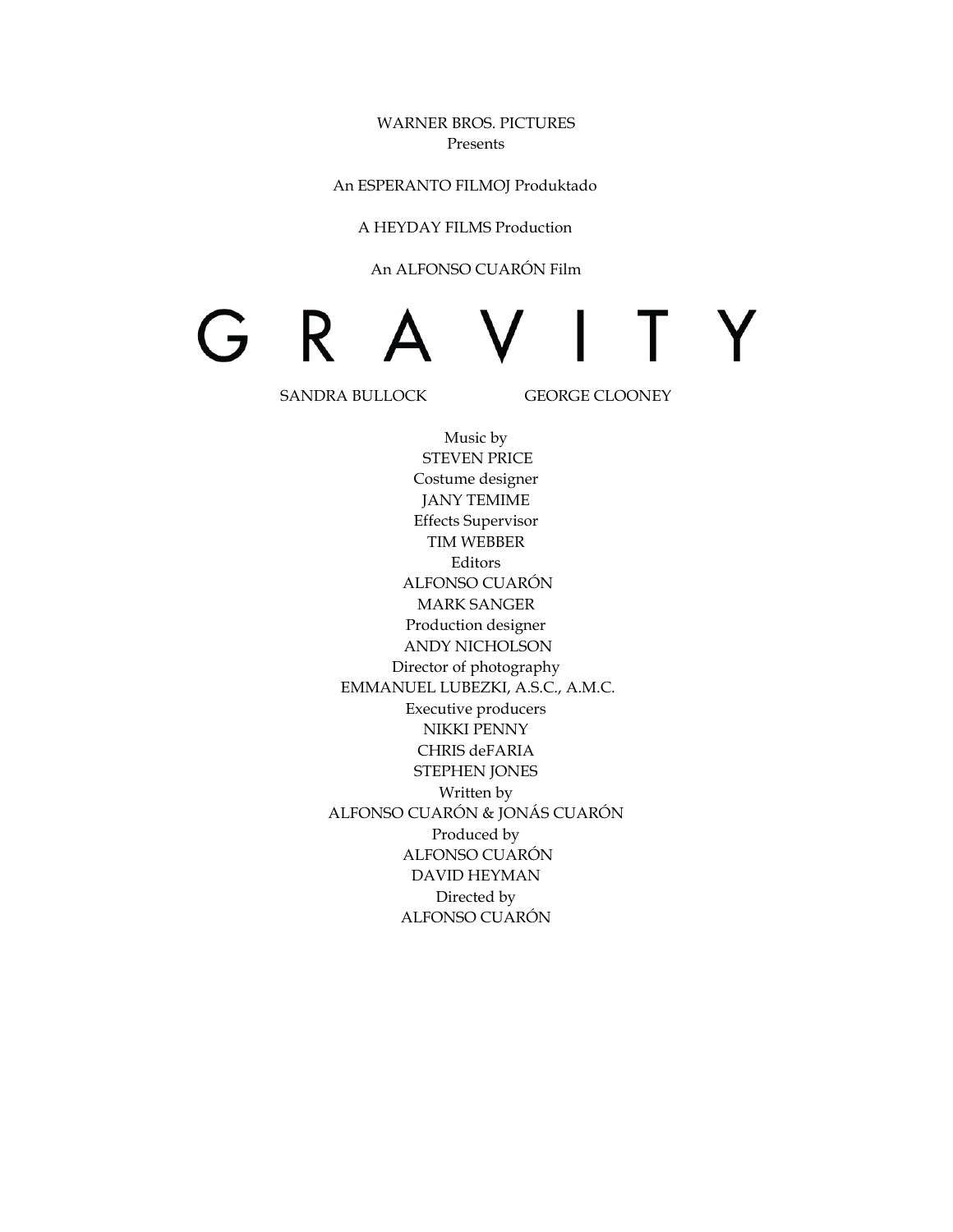# R A V I T

Academy Award® winners Sandra Bullock ("The Blind Side") and George Clooney ("Syriana") star in "Gravity," a heart-pounding thriller that pulls you into the infinite and unforgiving realm of deep space. The film was directed by Oscar<sup>®</sup> nominee Alfonso Cuarón ("Children of Men").

Bullock plays Dr. Ryan Stone, a brilliant medical engineer on her first shuttle mission, with veteran astronaut Matt Kowalsky (Clooney). But on a seemingly routine spacewalk, disaster strikes. The shuttle is destroyed, leaving Stone and Kowalsky completely alone tethered to nothing but each other and spiraling out into the blackness.

The deafening silence tells them they have lost any link to Earth…and any chance for rescue. As fear turns to panic, every gulp of air eats away at what little oxygen is left.

But the only way home may be to go further out into the terrifying expanse of space.

"Gravity" was written by Alfonso Cuarón & Jonás Cuarón, and produced by Alfonso Cuarón and David Heyman (the "Harry Potter" films). Chris deFaria, Nikki Penny and Stephen Jones served as executive producers.

The behind-the-scenes team includes multiple Oscar® -nominated director of photography Emmanuel Lubezki ("Children of Men," "The New World"); production designer Andy Nicholson; editors Alfonso Cuarón and Mark Sanger; and costume designer Jany Temime (the "Harry Potter" films). The visual effects were handled by Oscar®-nominated visual effects supervisor Tim Webber ("The Dark Knight"). The music was composed by Steven Price.

Warner Bros. Pictures presents an Esperanto Filmoj/Heyday Films production, an Alfonso Cuarón film, "Gravity." Opening beginning October 4, 2013, it will be released in 3D and 2D and IMAX<sup>®</sup>, and will be distributed worldwide by Warner Bros. Pictures, a Warner Bros. Entertainment company.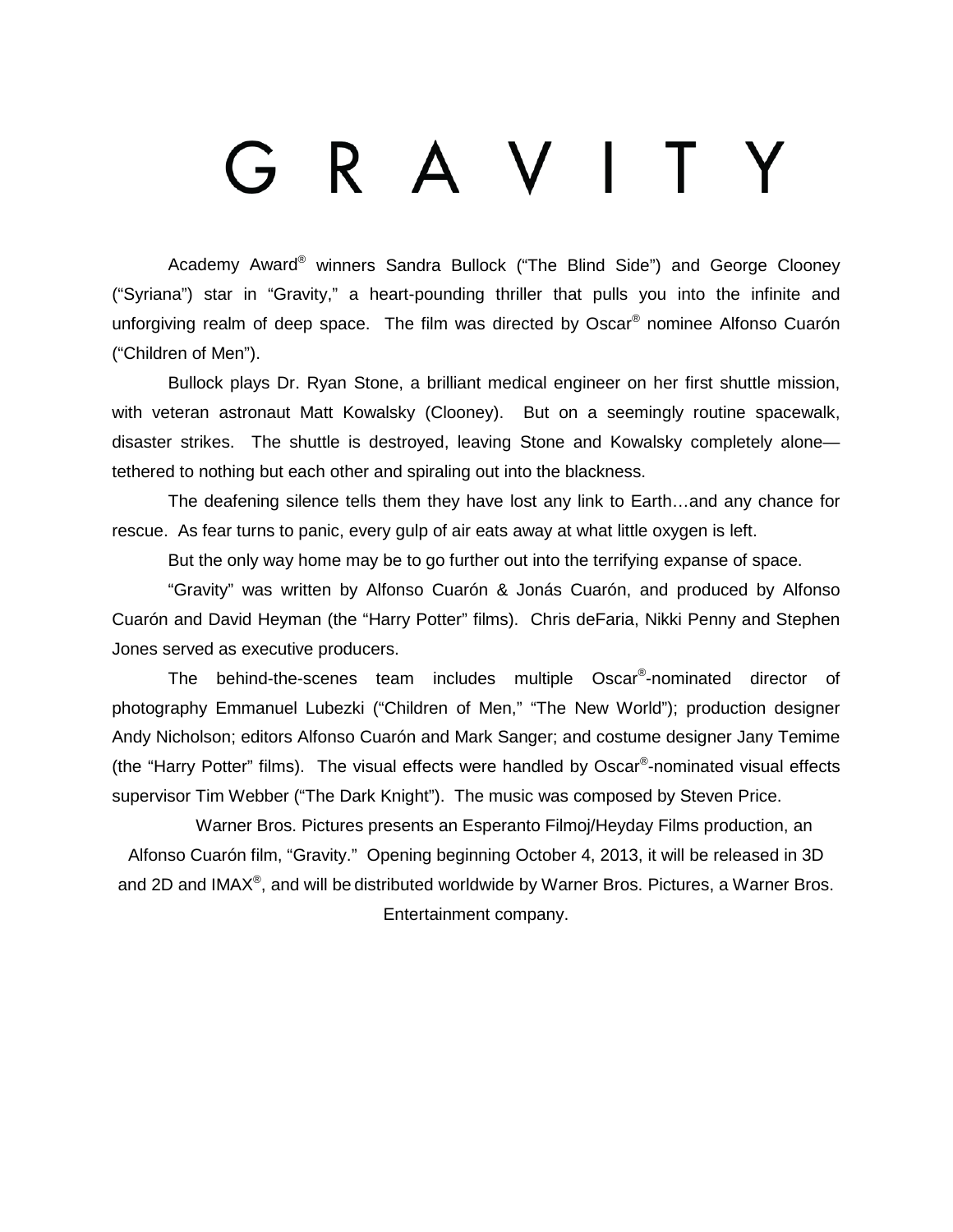# **ABOUT THE CAST**

**SANDRA BULLOCK** (Ryan Stone) is an Academy Award®-winning actress and one of Hollywood's most popular and sought-after leading ladies. She most recently starred opposite Melissa McCarthy in the smash hit buddy cop comedy "The Heat."

In 2010, she won the Oscar<sup>®</sup> for Best Actress for her portrayal of Leigh Anne Tuohy in the true-life drama "The Blind Side." Bullock also won a Critics' Choice Award, Golden Globe and Screen Actors Guild (SAG) Award® for Best Actress for her performance in the film, which grossed more than \$309 million worldwide and was Oscar® nominated for Best Picture. That same year, she received another Golden Globe nomination for Best Actress in a Motion Picture – Musical or Comedy for her role in the romantic comedy mega-hit "The Proposal," in which she starred opposite Ryan Reynolds and which grossed more than \$317 million globally.

Bullock had already earned praise for her work in several motion pictures when she had her breakthrough role in the 1994 runaway hit "Speed." Her next two features, "While You Were Sleeping," for which she earned her first Golden Globe nomination, and "The Net," were both critical and popular successes. Under her Fortis Films production company banner, she also produced and starred in "Hope Floats," which marked her feature film producing debut; "Practical Magic"; "Gun Shy"; "Two Weeks Notice," opposite Hugh Grant; "Miss Congeniality," for which she received her second Golden Globe nomination; and its sequel, "Miss Congeniality 2: Armed and Fabulous."

She has also garnered acclaim her performances in such dramas as Stephen Daldry's "Extremely Loud & Incredibly Close"; the Truman Capote biopic "Infamous," in which she portrayed author Harper Lee; and the 2004 Oscar®-winning Best Picture, "Crash," directed by Paul Haggis, for which she shared in a Screen Actors Guild (SAG) Award® for Outstanding Performance by a Motion Picture Cast. Bullock's other film credits include starring roles in "All About Steve," "Premonition," "The Lake House," "Speed 2: Cruise Control," "A Time to Kill," "In Love and War," "Two if by Sea," "The Vanishing," "Demolition Man," "Wrestling Ernest Hemingway," "The Thing Called Love," "Forces of Nature," "28 Days," the animated "The Prince of Egypt," "Divine Secrets of The Ya Ya Sisterhood," and "Murder By Numbers," which she also executive produced.

In addition to her Oscar<sup>®</sup>, Golden Globe and SAG<sup>®</sup> Awards, Bullock has received numerous awards and nominations for her acting work, including two Blockbuster Entertainment Awards, four MTV Movie Awards, an American Comedy Award, ten Teen Choice Awards, and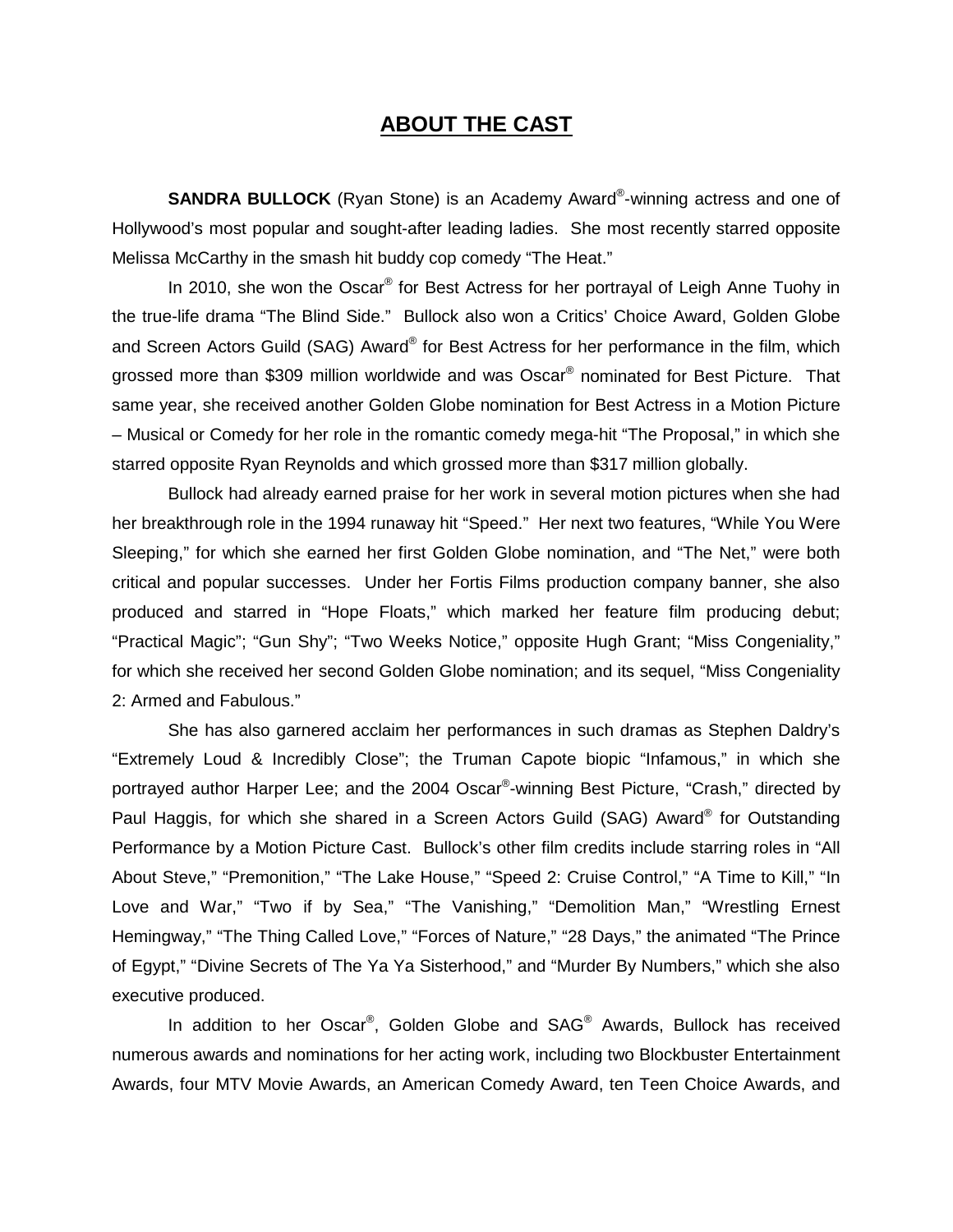four People's Choice Awards for Favorite Female Movie Star. Additionally, in both 2001 and 1996, Bullock was named the ShoWest Female Star of the Year by the National Association of Theatre Owners.

Bullock is also an active supporter of a number of important causes, including the American Red Cross, and New Orleans' Warren Easton Charter School, the oldest public high school in the state of Louisiana, which was badly damaged by Hurricane Katrina.

**GEORGE CLOONEY** (Matt Kowalski) has garnered numerous honors, including two Academy Awards<sup>®</sup>, for his work on both sides of the camera as an actor, writer, director and producer. He has, in fact, been Oscar®-nominated in more categories than any person in cinema history: Best Actor, Supporting Actor, Director, Original Screenplay, Adapted Screenplay, and Picture. In addition, he is internationally respected for his global humanitarian efforts on behalf of a number of important causes.

Following "Gravity," Clooney has a number of projects upcoming in 2013. He is a producer on John Wells' "August: Osage County," based on the Tony-winning play by Tracy Letts and featuring an all-star cast, led by Meryl Streep and Julia Roberts. In addition, he directed and stars in "The Monuments Men," about the race to save priceless works of art from the Nazis. He also co-wrote and co-produced the film, in collaboration with Grant Heslov.

In 2012, Clooney won his second Oscar<sup>®</sup>, as a producer on the Best Picture winner "Argo," directed by and starring Ben Affleck. Among the film's many awards, "Argo" was also named Best Picture at the Golden Globes, BAFTA Awards, and Critics' Choice Awards.

The year before, he received dual Oscar<sup>®</sup> nominations, one for Best Actor for his role in Alexander Payne's "The Descendants," and another for Best Adapted Screenplay for his work on the political drama "The Ides of March," which he also directed, produced, and starred in with Ryan Gosling. For his performance in "The Descendants," Clooney also won a Golden Globe and several critics groups' awards, and earned BAFTA Award and Screen Actors Guild (SAG) Award<sup>®</sup> nominations, all for Best Actor. Clooney's work behind the camera on "The Ides of March" brought him Golden Globe nominations, for Best Director and Best Screenplay, as well as Producers Guild of America (PGA) and Writers Guild of America (WGA) Award nominations.

In 2006, Clooney won his first Oscar<sup>®</sup>, for Best Supporting Actor, for his role in "Syriana" and, that same year, also received Oscar<sup>®</sup> nominations for Best Director and for Best Original Screenplay for "Good Night, And Good Luck." It marked the first time in Academy history that an individual received acting and directing nominations for two different films in the same year.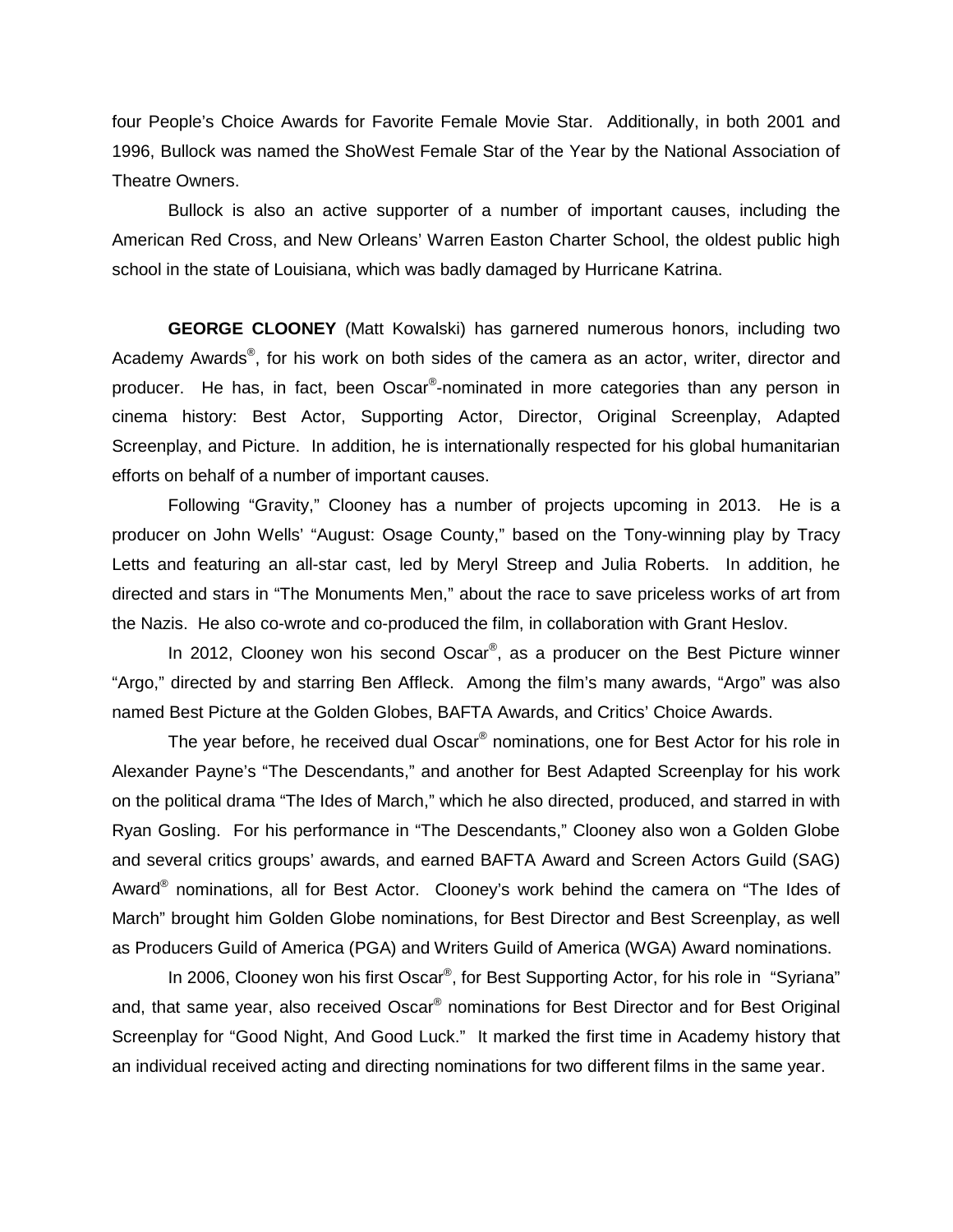Clooney's work on "Good Night, and Good Luck." and "Syriana" also brought him numerous other accolades. For the first, he earned Golden Globe, BAFTA Award and Critics' Choice Award nominations, for Best Director and Best Screenplay; nominations for both a Directors Guild of America Award and a WGA Award; an Independent Spirit Award nomination for Best Director; and a Screen Actors Guild (SAG) Award® nomination for Best Ensemble, shared with the cast. The Broadcast Film Critics Association also presented Clooney with its Freedom Award for "Good Night, and Good Luck." In addition, he won a Golden Globe Award and earned BAFTA Award, SAG Award® and Critics' Choice Award nominations for Best Supporting Actor for his role in "Syriana."

Clooney has since earned two more Oscar® nominations in the category of Best Actor: for the title role of the 2007 drama "Michael Clayton," on which he was also an executive producer; and for his performance in Jason Reitman's 2009 hit "Up in the Air." He also received Golden Globe, BAFTA Award and SAG Award® nominations for both films.

Clooney partnered with Grant Heslov to form Smokehouse Pictures, whose inaugural production was the 2008 release "Leatherheads," which Clooney directed, co-wrote and starred in. Under their Smokehouse banner, Clooney also starred in and produced 2009's "The Men Who Stare at Goats," marking Heslov's film directorial debut.

Clooney was previously partnered with Steven Soderbergh in the production company Section Eight, which produced the "Ocean's" trilogy, directed by Soderberg and starring Clooney as part of an all-star ensemble cast. Section Eight also produced the 2002 film "Confessions of a Dangerous Mind," which marked Clooney's directorial debut, bringing him a Special Achievement in Film Award from the National Board of Review. Other Section Eight films include the aforementioned "Michael Clayton," "Syriana," and "Good Night, and Good Luck.," as well as "The Informant!," "The Good German," "Insomnia," "Far From Heaven," "The Jacket," "Full Frontal," and "Welcome to Collinwood." For Section Eight's television division, Clooney executive produced and directed five episodes of "Unscripted," a reality-based show that debuted on HBO in 2005. He was also an executive producer on HBO's "K Street."

His other film acting credits include the Coen brothers' films "Burn After Reading," "O Brother, Where Art Thou?," for which Clooney won his first Golden Globe Award, and "Intolerable Cruelty"; Soderbergh's "Solaris" and "Out of Sight"; "The Perfect Storm"; "Three Kings"; "The Peacemaker"; "Batman & Robin"; "One Fine Day"; and "From Dusk Till Dawn." He also lent his voice to the title character in Wes Anderson's Oscar®-nominated animated feature "Fantastic Mr. Fox."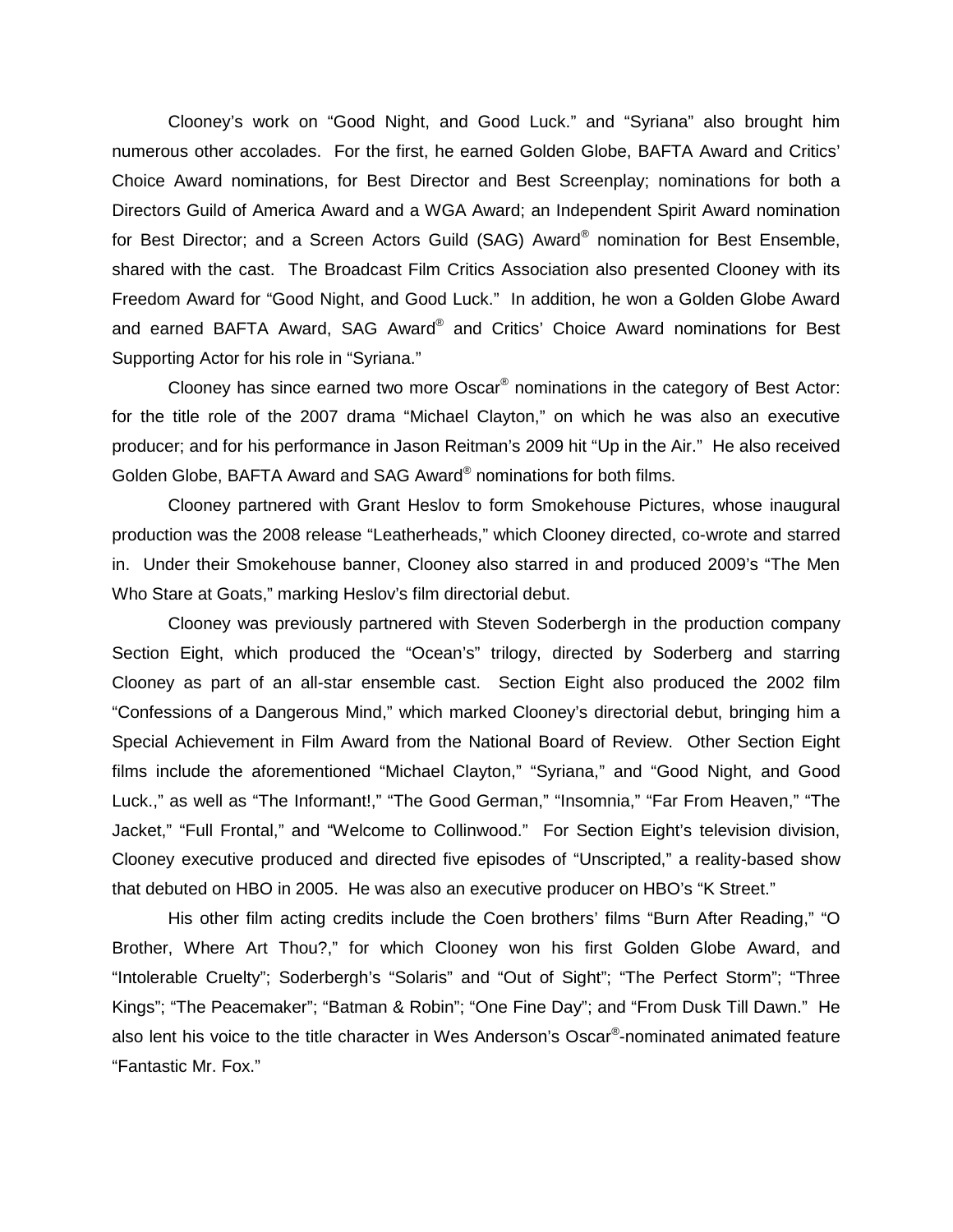On the small screen, Clooney has starred in several television projects but is best known for his five years on "ER." His portrayal of Dr. Doug Ross on the hit NBC drama series earned him Emmy, Golden Globe and SAG Award® nominations. Additionally, he was an executive producer and star of the Golden Globe winning 2000 live television broadcast of "Fail Safe," based on the 1962 novel of the same name. More recently, he was Emmy-nominated for his producing work on the 2010 telethon "Hope for Haiti Now."

# **ABOUT THE FILMMAKERS**

**ALFONSO CUARÓN** (Director/Screenwriter/Producer/Editor) is a three-time Oscar® nominee, who has written and directed a wide range of acclaimed films.

He made his feature film directorial debut film in 1991 with "Sólo Con Tu Pareja," a dark comedy starring Daniel Giménez Cacho and Claudia Ramírez, which was the biggest box office hit in Mexico in 1992 and garnered Cuarón an Ariel Award as co-writer. Impressed by Cuarón's first film effort, Sydney Pollack hired him to direct "Murder, Obliquely," an episode of the neonoir "Fallen Angels" series on Showtime. The episode, starring Laura Dern and Alan Rickman, earned Cuarón the 1993 Cable ACE Award for Best Director.

Cuarón made his American feature film debut with the critically acclaimed 1995 motion picture adaptation of the beloved children's book *A Little Princess*. The film was nominated for Academy Awards<sup>®</sup> for Best Cinematography and Art Direction, and won the Los Angeles Film Critics New Generation Award. That was followed in 1998 by "Great Expectations," a contemporary adaptation of Charles Dickens' classic novel, which starred Gwyneth Paltrow, Robert De Niro, Anne Bancroft and Ethan Hawke.

Cuarón then returned to Mexico to direct a Spanish-speaking cast in the funny, provocative and controversial road comedy "Y Tu Mamá También," for which he received an Oscar® nomination for Best Original Screenplay (written with his brother Carlos Cuarón) and BAFTA nominations for Best Foreign Film and Best Original Screenplay. In 2003, he directed "Harry Potter and the Prisoner of Azkaban," the third film in the most successful motion picture franchise of all time, based on the best-selling books by author J.K. Rowling.

Cuarόn's next project, "Children of Men," which he co-write with Timothy Sexton, was one of the most talked about films of 2006, and was celebrated by critics and film fans for its groundbreaking techniques, including several high-impact tracking shots. The film brought two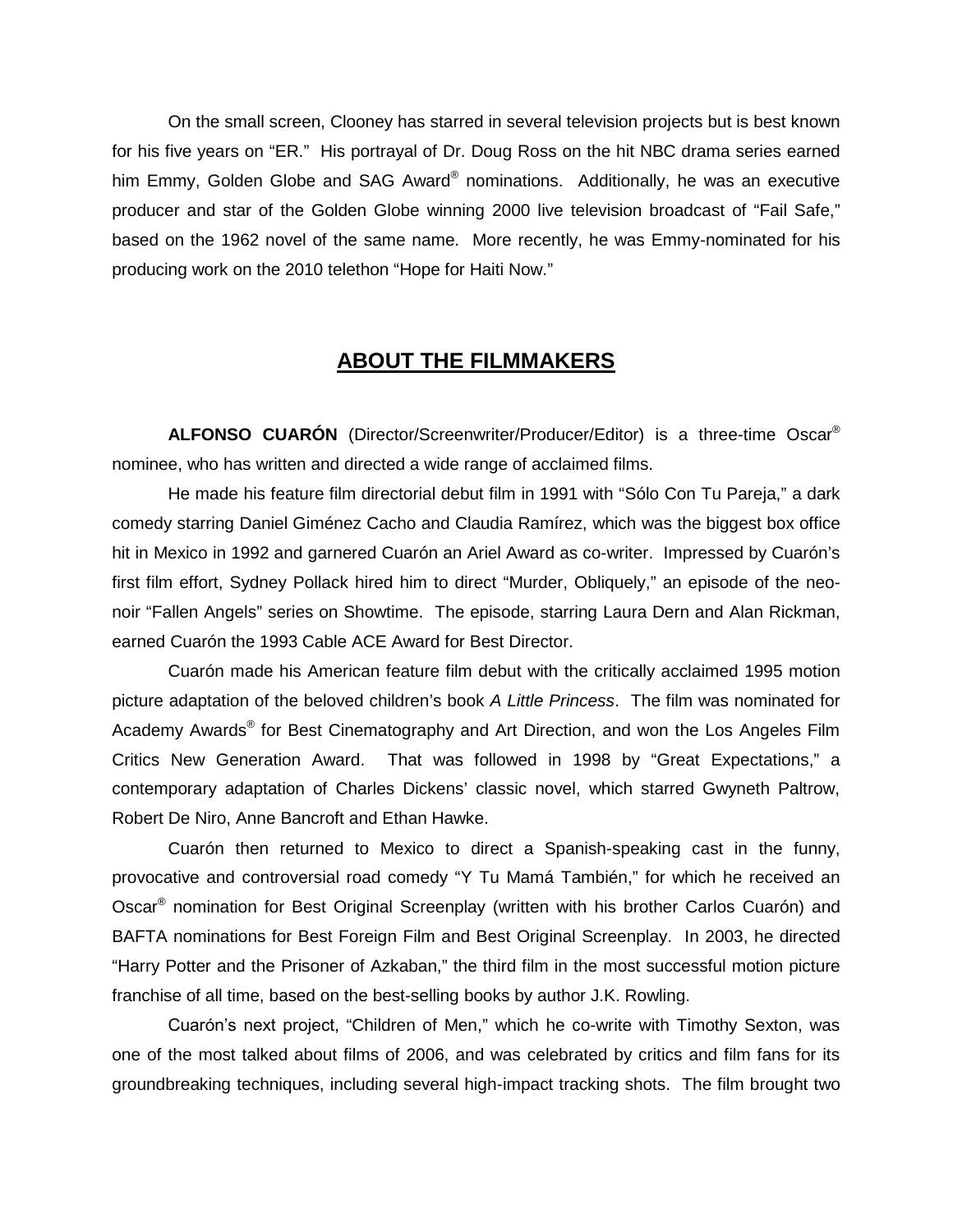Oscar® nominations to Cuarón, for Best Adapted Screenplay and Best Editing. It also received a number of other awards and nominations, including a third Oscar<sup>®</sup> nod for Best Cinematography, and two BAFTA Awards, for Best Cinematography and Best Production Design.

After producing friend Guillermo del Toro's globally acclaimed 2006 film "Pan's Labyrinth," Cuarón formed the independent production company Cha Cha Cha with fellow Mexican-born filmmakers del Toro and director Alejandro Gonzáles Iñárritu. The company produced [Iñárritu'](http://pro.imdb.com/name/nm0327944/)s Oscar®- and BAFTA Award-nominated 2010 feature "Biutiful."

**DAVID HEYMAN** (Producer) is the producer of all eight "Harry Potter" films.

His other feature film producing credits include the comedy "Yes Man," starring Jim Carrey; Francis Lawrence's science fiction thriller "I Am Legend," starring Will Smith; Mark Herman's acclaimed drama "The Boy in the Striped Pyjamas," starring Vera Farmiga and David Thewlis; and the independent drama "Is Anybody There?," directed by John Crowley and starring Michael Caine.

In 2003 Heyman became the first ever British producer to be named ShoWest's Producer of the Year, and in 2011, CineEurope named him Producer of the Decade.

**JONÁS CUARÓN** (Screenwriter) makes his major feature film writing debut with "Gravity," which also marks his first collaboration with his father, Alfonso Cuarón.

Cuarón previously wrote, directed and produced the independent film "Year of the Nail," on which he also served as cinematographer and editor. For his work on the film, he won a Special Artistic Achievement Award at the 2007 Thessaloniki Film Festival, where he was also nominated for a Golden Alexander Award. That same year, he directed the documentary short "The Shock Doctrine."

**CHRIS DEFARIA** (Executive Producer) is President, Digital Production, Animation and Visual Effects for Warner Bros. Pictures. His recent projects include Zack Snyder's blockbuster "Man of Steel"; Guy Ritchie's "Sherlock Holmes: A Game of Shadows"; and the record-breaking conclusion to the *Harry Potter* film franchise, "Harry Potter and the Deathly Hallows – Part 2."

He also served as an executive producer on Snyder's animated adventure "Legend of the Guardians: The Owls of Ga'Hoole" and action fantasy "Sucker Punch," as well as George Miller's "Happy Feet Two."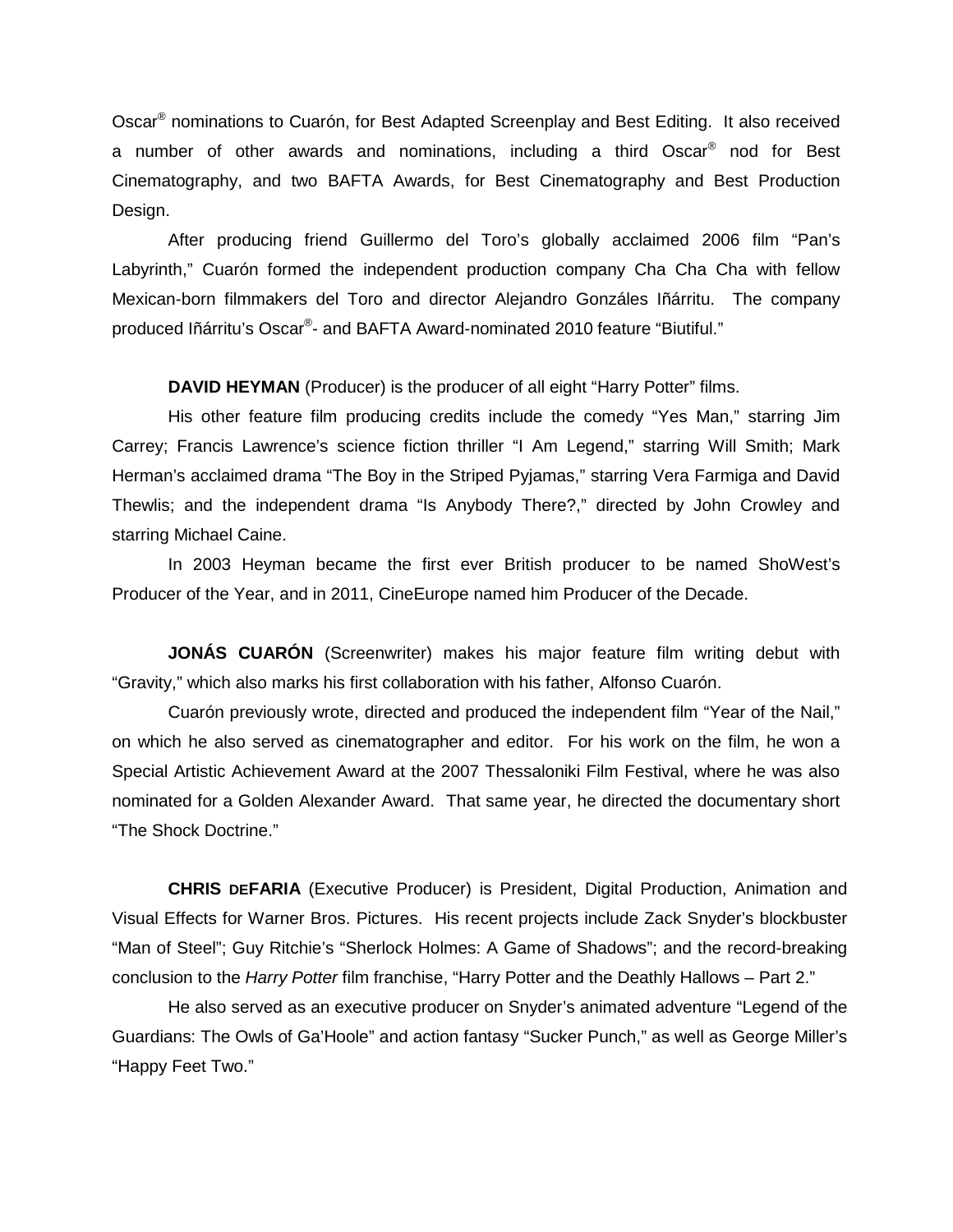Spearheading the studio's expanding efforts in innovative animation and hybrid filmmaking, deFaria was instrumental in the production of "300," "Corpse Bride" and "Happy Feet." At Warner Bros., he has also been involved in such film productions as the "Dark Knight" trilogy, "Where the Wild Things Are," "Watchmen," "Clash of the Titans," and "The Matrix" trilogy. Prior to that, deFaria produced the hit "Cats & Dogs" and the combination animation/live action comedy "Looney Tunes: Back in Action."

He is the recipient of three regional Emmy Awards and two NATPE Iris awards. His extensive television credits include numerous documentaries, primetime specials and longform projects, including, as producer, "In Concert Against AIDS," NBC's "And Then She Was Gone" and "Tremors II."

A graduate of UCLA, deFaria is a member of the Academy of Motion Picture Arts and Sciences.

**NIKKI PENNY** (Executive Producer) came to "Gravity" with an extensive background in visual effects. She previously served as a visual effects producer on Louis Leterrier's "Clash of the Titans," Tim Burton's "Charlie and the Chocolate Factory" and Wolfgang Petersen's "Troy." She also collaborated with Burton as the visual effects producer and unit production manager on "Sweeney Todd: The Demon Barber of Fleet Street."

She had earlier been the head of production at the London-based effects house Mill Film Ltd., where she served as a visual effects producer on "Harry Potter and the Chamber of Secrets" and "Gladiator," and as digital effects producer on "Plunkett and Macleane." Penny also had experience in production prior to segueing to the visual effects field.

**STEPHEN JONES** (Executive Producer) is currently executive producing the action adventures "300: Rise of an Empire" and "Hercules: The Thracian Wars," both due out in 2014.

He was previously an executive producer on the films "Don't Be Afraid of the Dark," "Knowing" and "Nim's Island." Jones also served as a co-producer on "Fool's Gold," "Superman Returns" and "Son of the Mask," and as co-producer/unit production manager on "Peter Pan."

Additionally, Jones was the production manager on the George Lucas-directed blockbusters "Star Wars: Episode II – Attack of the Clones" and "Star Wars: Episode III – Revenge of the Sith." His credits as a unit production manager also include "Ghost Ship," "Scooby-Doo," "Red Planet" and "Quigley Down Under."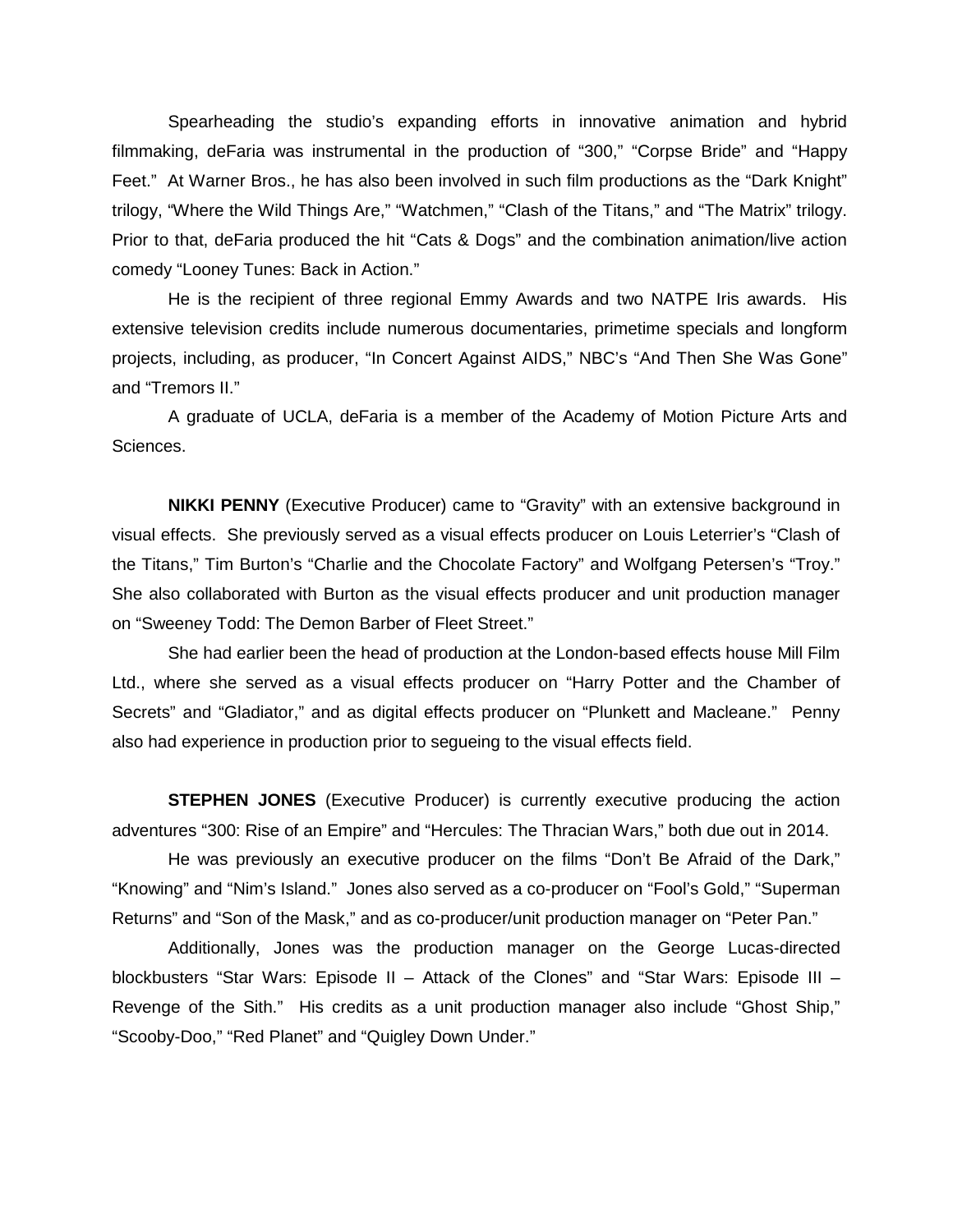**EMMANUEL LUBEZKI** (Director of Photography) is a five-time Oscar® nominee and BAFTA Award winner. He received two of his Oscar<sup>®</sup> nods for his collaborations with director Alfonso Cuarón on "A Little Princess" and "Children of Men." His work on the latter also brought him a BAFTA Award and awards from both the American and Australian Cinematographers Society, as well as a number of critics associations' awards, including the Los Angeles Film Critics and National Society of Film Critics. He has enjoyed a long association with Cuarón, beginning in 1991 with "Love in the Time of Hysteria" and also including "Great Expectations" and "Y Tu Mama Tambien."

Lubezki's other Oscar<sup>®</sup> nominations came for his work on Tim Burton's "Sleepy Hollow," and the Terrence Malick-directed films "The New World" and "The Tree of Life." For the last, he was again honored by the American and Australian Cinematographers Societies and the Los Angeles Film Critics and National Society of Film Critics, in addition to the New York Film Critics Circle, and the critics groups of Boston, Chicago, San Francisco, among others.

He has since reunited with Malick on "Two the Wonder," as well as the upcoming "Knight of Cups" and an as-yet-untitled film project. Lubezki's upcoming films also include Alejandro González Iñárritu's "Birdman."

His long list of film credits also includes "Lemony Snicket's A Series of Unfortunate Events," "The Assassination of Richard Nixon," "Ali," "Meet Joe Black," "The Birdcage," "A Walk in the Clouds," "Reality Bites" and "Like Water for Chocolate."

**ANDY NICHOLSON** (Production Designer) has just completed work on the upcoming science fiction action drama "Divergent," starring Kate Winslet and Shailene Woodley under the direction of Neil Burger. He also recently served as the production designer on Andrew Niccol's sci-fi thriller "The Host."

Nicholson has worked several times with director Tim Burton, starting in 1999 as an art director on "Sleepy Hollow," for which he won an Art Directors Guild (ADG) Award. He earned another ADG Award nomination for his work as an art director on Burton's "Charlie and the Chocolate Factory," and has since collaborated with the director as a supervising art director on "Alice in Wonderland" and as a visual development art director "Frankenweenie."

Nicholson won another ADG Award for his work on Chris Weitz's "The Golden Compass," and received ADG Award nominations for Paul Greengrass's "The Bourne Ultimatum" and Joe Johnston's "Captain America."

His credits as a supervising art director also include Johnston's "The Wolfman," Guy Ritchie's "RocknRolla," Nancy Meyers' "The Holiday" and Anthony Minghella's "Breaking and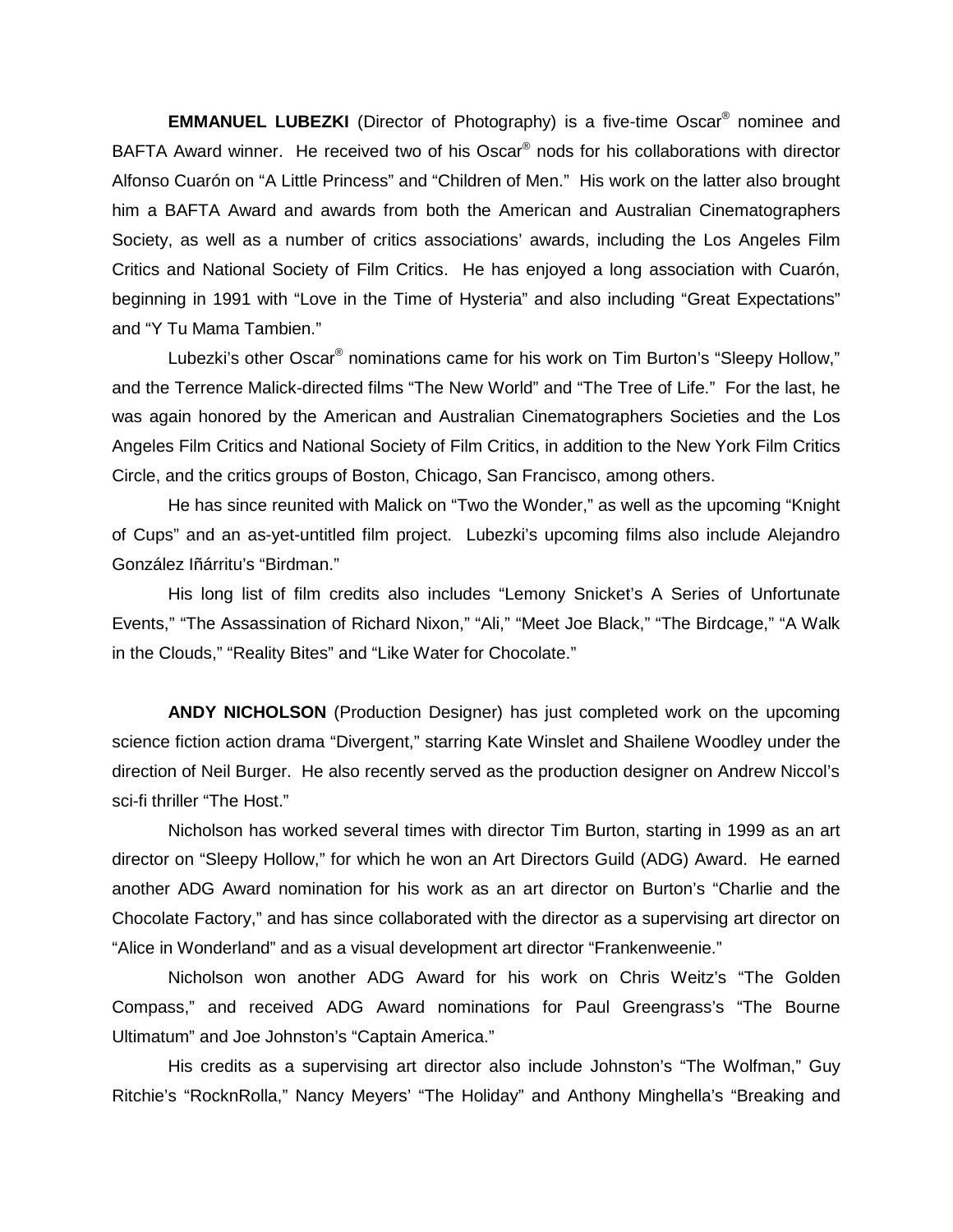Entering." His additional art direction credits include Tony Scott's "Spy Game," Wolfgang Petersen's "Troy" and Neil Jordan's "The Good Thief."

**MARK SANGER** (Editor) most recently edited the upcoming action adventure "The Last Knights," starring Morgan Freeman and Clive Owen. He previously collaborated with Alfonso Cuarón as a visual effects editor on "Children of Men." He was also a visual effects editor on the Tim Burton-directed films "Sweeney Todd: The Demon Barber of Fleet Street" and "Charlie and the Chocolate Factory."

As an assistant editor or supervising assistant, Sanger also worked on "The Mummy," "The World is Not Enough" and "Tomorrow Never Dies."

**TIM WEBBER** (Visual Effects Supervisor) is an Oscar® nominee and four-time Emmy winner. He earned an Academy Award® nomination as a member of the visual effects team on Christopher Nolan's blockbuster "The Dark Knight." In addition, he shared in BAFTA Award nominations for the effects in "Harry Potter and the Goblet of Fire" and Alfonso Cuarón's "Children of Men."

As Chief Creative Officer of the leading effects house Framestore, Webber has also served as a visual effects supervisor on such diverse projects as "Avatar," "Where the Wild Things Are," "The Libertine" and "Love Actually." His film credits as a visual effects supervisor also include "Notting Hill" and "Lawn Dogs."

On television, Webber won three of his Emmy Awards for his VFX work on "Dinotopia," "Merlin" and "Gulliver's Travels." He also won an Emmy in the category of Outstanding Main Title Design for "The 10<sup>th</sup> Kingdom." In addition, he has directed a number of commercials.

**JANY TEMIME** (Costume Designer) has designed the costumes for six of the blockbuster "Harry Potter" films, winning a Costume Designers Guild (CDG) Award for her work on the final film, "Harry Potter and the Deathly Hallows – Part 2." She also created the costumes for "Harry Potter and the Prisoner of Azkaban"; "Harry Potter and the Goblet of Fire"; "Harry Potter and the Order of the Phoenix," for which she received a CDG Award nomination; "Harry Potter and the Half-Blood Prince"; and "Harry Potter and the Deathly Hallows – Part 1."

Temime most recently won a CDG Award for Sam Mendes' James Bond action thriller, "Skyfall," starring Daniel Craig, Ralph Fiennes and Javier Bardem. She previously earned a British Independent Film Award nomination for her costume designs for "High Heels and Low Lifes," starring Minnie Driver. She had earlier won a BAFTA Cymru Award for her work on Marc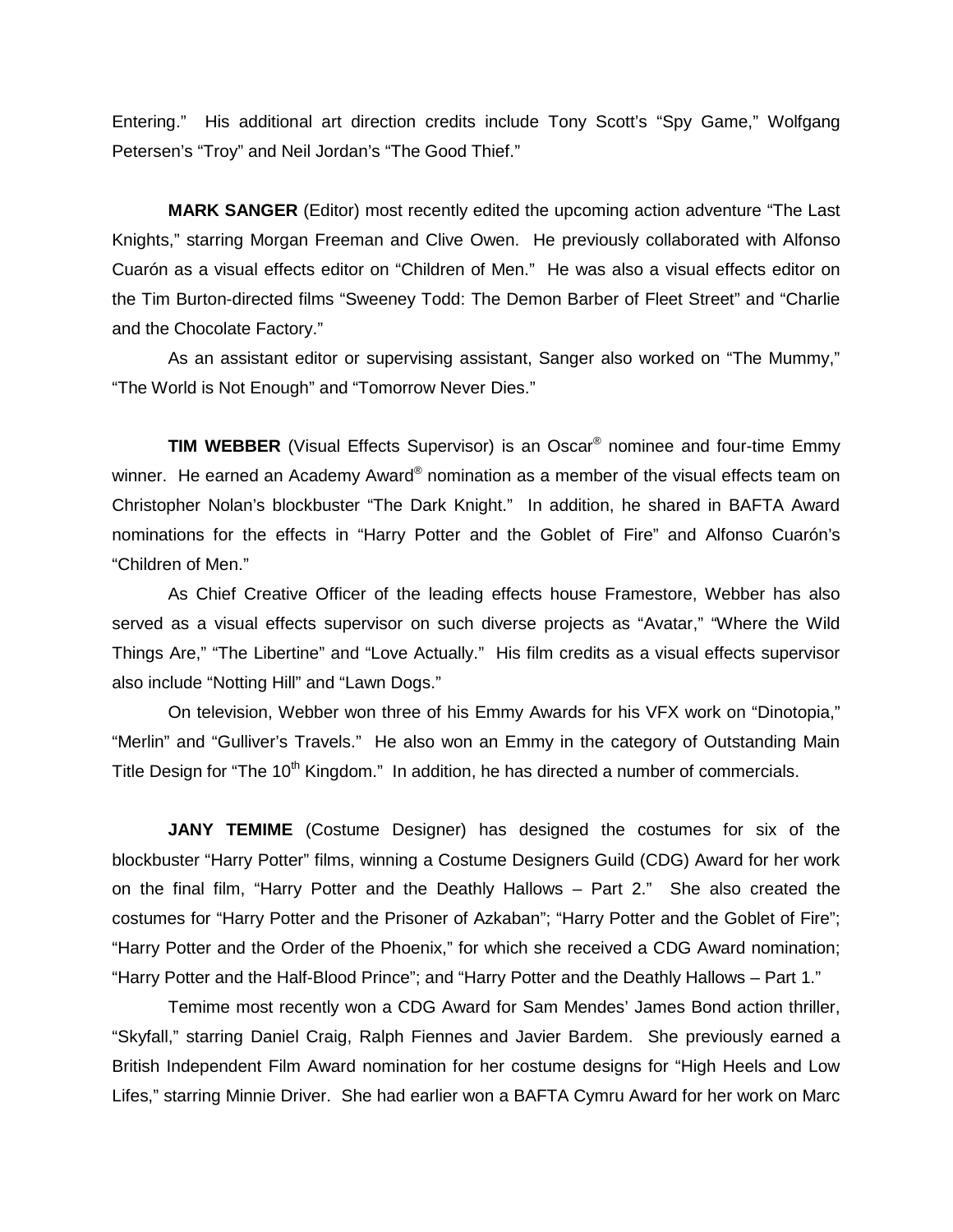Evans' "House of America," and the 1995 Utrecht Film Festival's Golden Calf for Best Costume Design for Marleen Gorris' Oscar®-winning "Antonia's Line."

Temime is currently working on "Hercules: The Thracian Wars," being directed by Brett Ratner and starring Dwayne Johnson in the title role.

Her additional credits encompass more than 40 international motion picture and television projects, including "Wrath of the Titans," starring Sam Worthington, Liam Neeson and Ralph Fiennes; Martin McDonagh's "In Bruges," starring Ralph Fiennes, Colin Farrell and Brendan Gleeson; Cuarón's "Children of Men," starring Clive Owen; Agnieszka Holland's "Copying Beethoven," starring Ed Harris; Beeban Kidron's "Bridget Jones: The Edge of Reason," starring Renée Zellweger; Werner Herzog's "Invincible," starring Tim Roth; Todd Komarnicki's "Resistance"; Marleen Gorris' "The Luzhin Defense"; Paul McGuigan's "Gangster No. 1"; Edward Thomas's "Rancid Aluminum"; Mike van Diem's "The Character," the 1998 Oscar® winner for Best Foreign Language Film; Danny Deprez's "The Ball"; George Sluizer's "The Commissioner" and "Crimetime"; Ate de Jong's "All Men Are Mortal"; and Frans Weisz's "The Last Call."

**STEVEN PRICE** (Composer) is a critically acclaimed musician and composer who has lent his talents to films in virtually every genre. He recently composed the score for the film "The World's End," a science fiction action comedy directed by Edgar Wright. In 2011, he created the music for the sci-fi action film "Attack the Block," for which he won several film festival awards.

After studying Music at Cambridge University, Price's career began in the London studio of Gang of Four guitarist/producer Andy Gill. He went on to work as a programmer, arranger and performer for the film composer Trevor Jones, before an introduction to Howard Shore at Abbey Road Studios led to his role as music editor on "The Lord of The Rings" Trilogy.

An extensive period of music editing followed the success of these movies, seeing Price contribute to such film projects as "Batman Begins," for Christopher Nolan, and "Paul," for Greg Mottola. For the film "Scott Pilgrim vs. The World," Price served as music editor and collaborated with Radiohead producer Nigel Godrich, composing additional music for the movie. Additionally he contributed original music to Richard Curtis's film "Pirate Radio."

Price has also scored several productions on major UK television networks, as well as advertising campaigns in both the UK and U.S.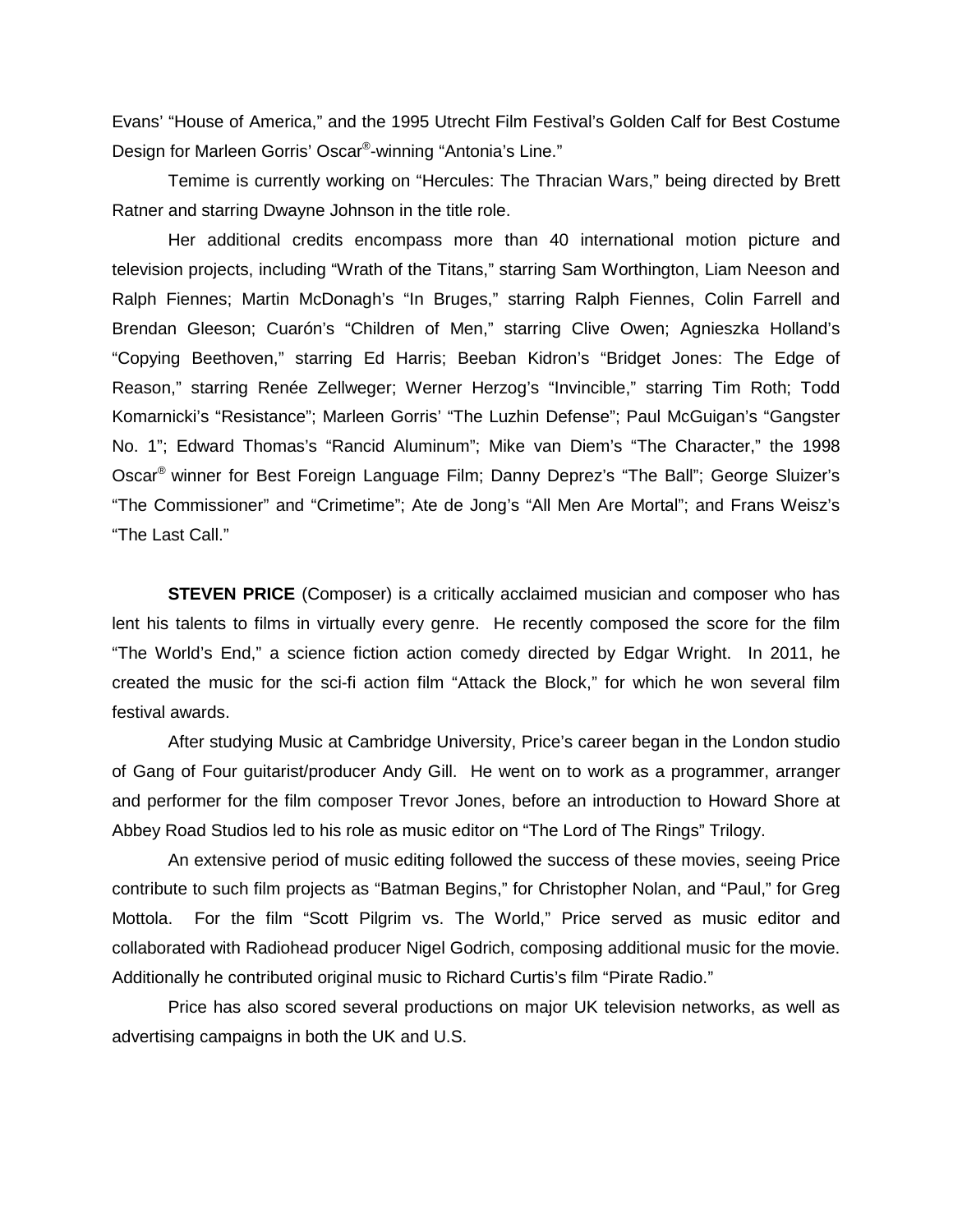#### **FILMMAKERS**

| <b>DAVID HEYMAN Executive</b>                              |  |
|------------------------------------------------------------|--|
|                                                            |  |
|                                                            |  |
| EMMANUEL LUBEZKI, A.S.C., A.M.C. Visual Effects Supervisor |  |
|                                                            |  |
|                                                            |  |
|                                                            |  |
|                                                            |  |
|                                                            |  |
|                                                            |  |
|                                                            |  |
|                                                            |  |
|                                                            |  |
| <b>LAWRENCE Senior Animation</b>                           |  |
|                                                            |  |
|                                                            |  |
|                                                            |  |
|                                                            |  |
|                                                            |  |
| SMITH MARK BAKOWSKI CG Modelling Supervisor                |  |
|                                                            |  |
|                                                            |  |
|                                                            |  |
|                                                            |  |
|                                                            |  |
| DEGROTTE Look Development                                  |  |
|                                                            |  |
|                                                            |  |
|                                                            |  |
|                                                            |  |
| VINCENT AUPETIT Stereoscopic                               |  |
|                                                            |  |
|                                                            |  |
|                                                            |  |
| MANEX EFREM Supervising Sound Editor/Sound Designer        |  |
|                                                            |  |
|                                                            |  |
|                                                            |  |
|                                                            |  |
|                                                            |  |
|                                                            |  |
|                                                            |  |
| <b>HARTSTONE Production Sound</b>                          |  |
|                                                            |  |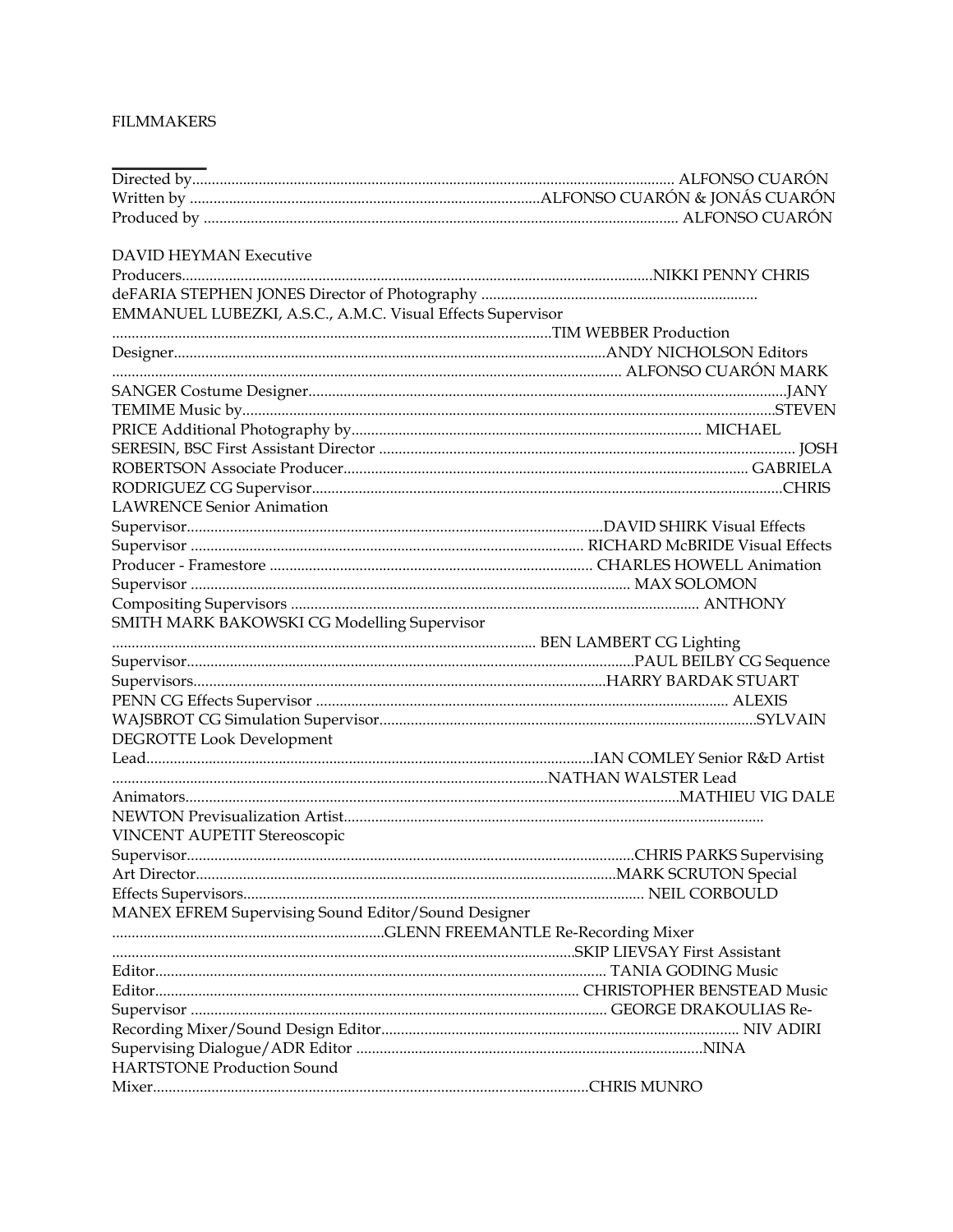| LUCINDA KEELER VFX Coordinator & Lead                                             |  |
|-----------------------------------------------------------------------------------|--|
|                                                                                   |  |
|                                                                                   |  |
|                                                                                   |  |
| DAVID RUBIN RICHARD HICKS Concept                                                 |  |
|                                                                                   |  |
| BAKER JON BUNKER JULIAN CALDOW 3-D Concept                                        |  |
|                                                                                   |  |
| MARTIN IVAN WEIGHTMAN DAN MAY RHYS PUGH Illustrators                              |  |
|                                                                                   |  |
| CLARK JIM CORNISH 3-D                                                             |  |
|                                                                                   |  |
|                                                                                   |  |
| NEIL FLOYD Art Department Coordinator                                             |  |
|                                                                                   |  |
|                                                                                   |  |
|                                                                                   |  |
|                                                                                   |  |
|                                                                                   |  |
|                                                                                   |  |
|                                                                                   |  |
| <b>OLIVER KELLMANN Post Production Executive</b>                                  |  |
|                                                                                   |  |
|                                                                                   |  |
| <b>SCHROEDER Production</b>                                                       |  |
|                                                                                   |  |
|                                                                                   |  |
|                                                                                   |  |
|                                                                                   |  |
|                                                                                   |  |
|                                                                                   |  |
|                                                                                   |  |
| <b>GILLIAN DODDERS Sound Effects Editors</b>                                      |  |
|                                                                                   |  |
| <b>FREEMANTLE Assistant Music</b>                                                 |  |
|                                                                                   |  |
|                                                                                   |  |
|                                                                                   |  |
|                                                                                   |  |
| Motion Control Robots provided by BOT & DOLLY, LLC JEFF LINNELL ASA HAMMOND TARIK |  |

ABDEL-GAWAD

# **KENDRA BYRNE**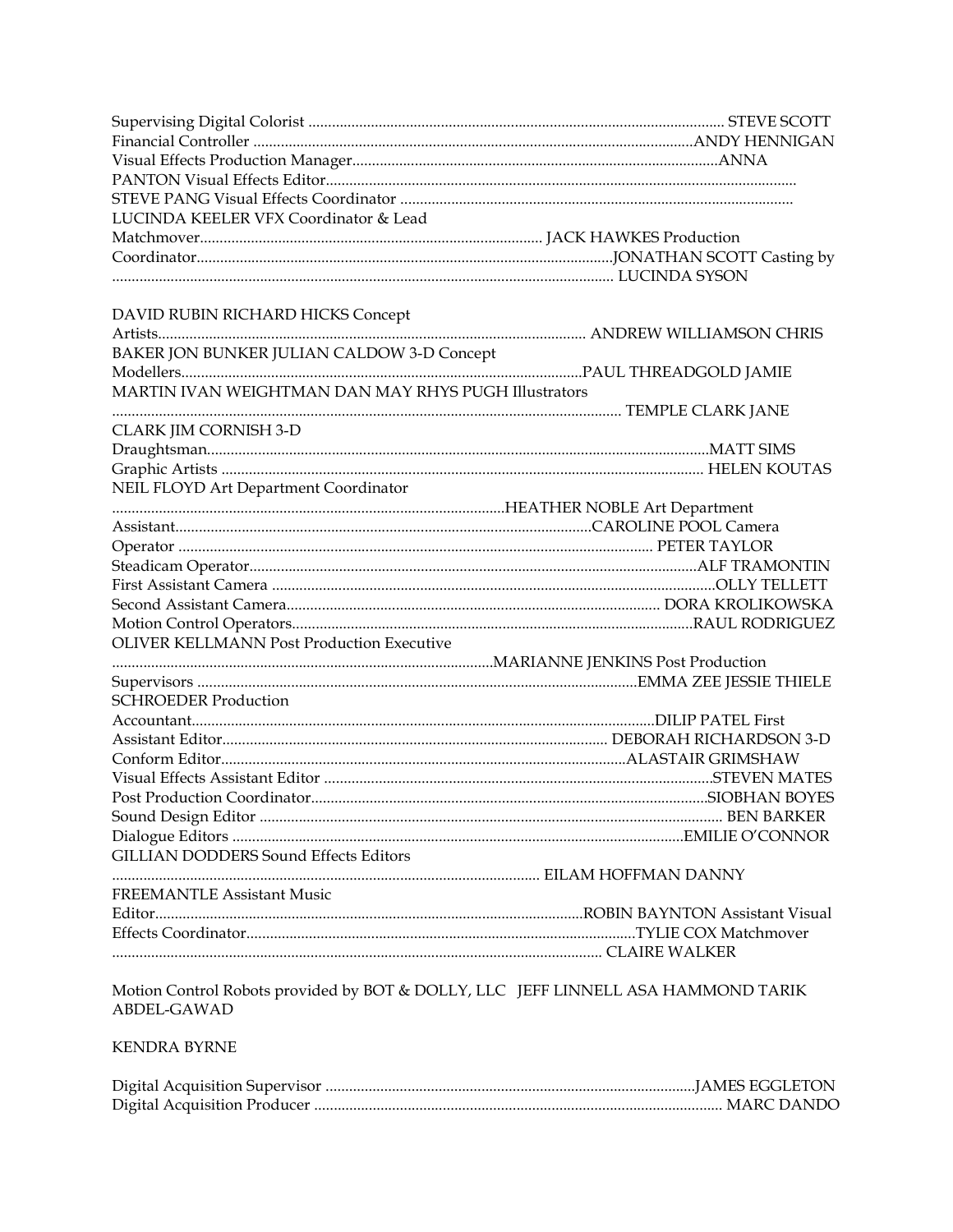Digital Recording/Colour Technician.......................................................................................PETER MARSDEN Digital Lab Technician ........................................................................................................................... ROB MAY Look Development Colorist.............................................................................................................GREG FISHER Codex Operators ...................................................................................................................... PIERS LEIGHTON

ROSS FALL LAURA REDPATH Digital Acquisition Coordinator ..........................................................................................................BEN PERRY HD Playback Operators .............................................................................................................. LEON BUCKLEY IAN DOBBS

#### ANDY WALKER

SAM GORDON CHRIS COOK MAX VOGT WILL BURDETT BILLY BUTLER CHRIS CLOUGH EMIL MALM BILLY PERRY MICHAEL HASLAM Rigging Supervisor

LAURIE BRUGGER

FEDERICO FAVARO RIKKI KNIGHT TREMBATH

IAN MATHEWS DANIEL FAVINI HOLGER WENZL LASZLO MOLNAR LEIGH VAN DER BYL SALLY WILSON

Previsualisation Supervisor

Visual Effects by Additional CG Supervision

CG Modellers ROMAIN SEGURADO MATHEW COOLING VINCENT TECHER JOSE LAZARO MATT BEALE JOREL LATRAILLE ATANAS ATANASOV SARA DIAZ DAVID BATES NICO SCAPEL Rigging Leads

Rigging Artists MAURO GIACOMAZZO JOSE MARTIN ANDY PHILLIPS Texture Artists MICHAEL BORHI CHRISTINA LUM ADAM REDFORD VIRGINIE DEGORGUE JASMINE WONG MARK WAINWRIGHT HENRY SOUTH DADI EINARSSON Previsualisation Artists

MIKE MULHOLLAND

KATHERINE WISDOM RONAN CARR FANNING JON VEAL MYLES ASSETER JEREMY BERRUEL JAKOB KOUSHOLT WILLIAM BRAND

SAM REMFRY ARMANDO SEPULVEDA

PIERRE-LOIC HAMON

MATTHIEU GOUTTE JARL MIDELFORT

#### MARK TAYLOR LAURENCE SMITH NEGIN BAIRAMI DAREN HORLEY NGOC HOA HENG DANNY GEURTSEN

KRISTIAN ANTONELLI XAVIER ZAHRA JOURDAN BIZIOU

CHRISTOPHER JOHNSTON GEOFF HEATLEY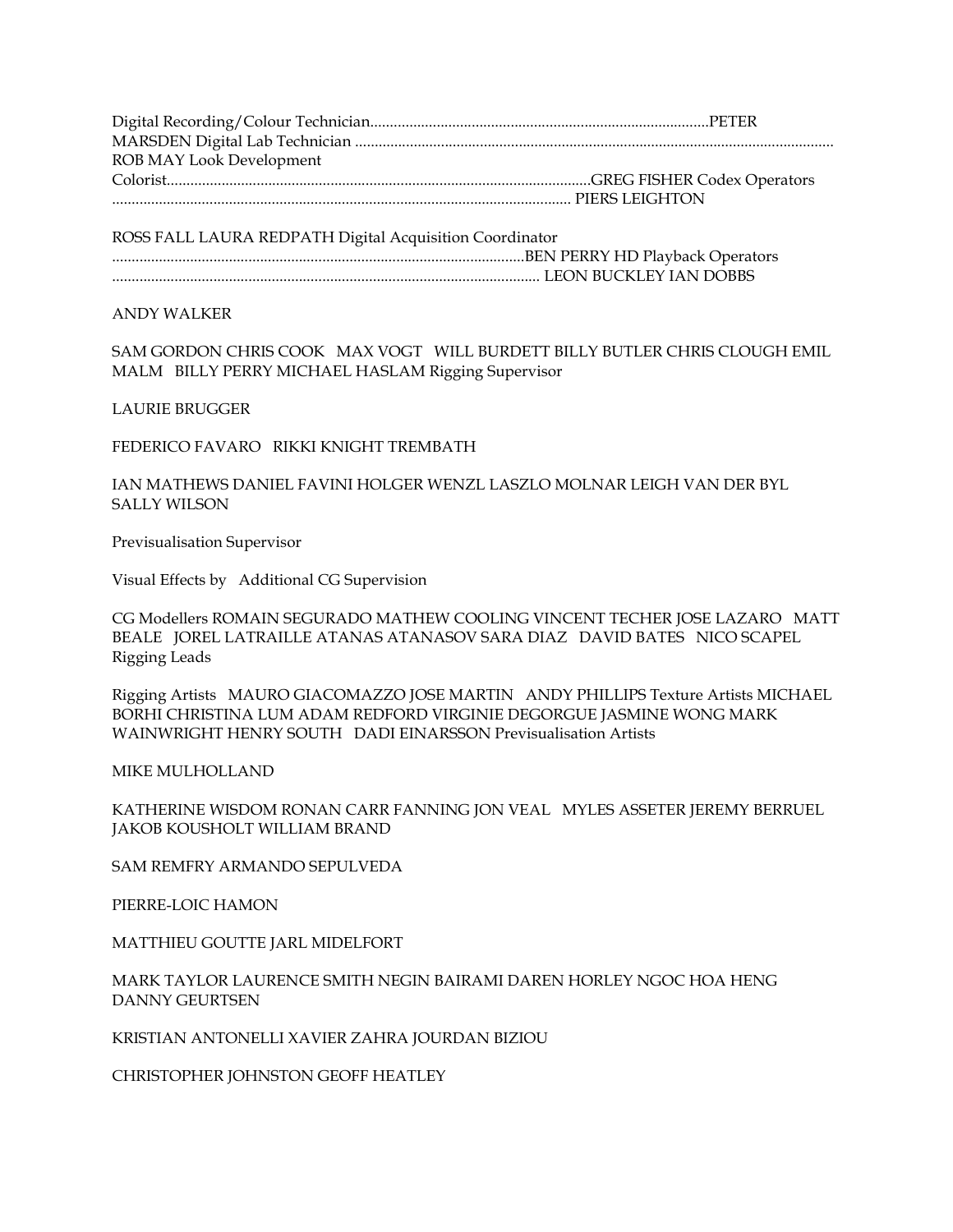LIAM RUSSELL

WEI XING YONG BRYON CALDWELL JASPER PARKER-TRENFIELD BRETT MARGULES DUNCAN RANSOM KARL ERLANDSEN SIDNEY KOMBO EDDIE PRICKETT GRAHAM GALLAGHER JEAN POH

JUAN LUIS SANCHEZ

JAMES NICHOLL JESSICA AMBER HURST PAUL HURWITZ BASTIAN KLUCKER ADRIAN PINDER MARCUS OTTOSSON ERVIN KASZAP MICHAEL THOMPSON PHILIP J. ROBINSON

FREDDY SALAZAR GORDON CURTIS WILLIAM ALEXANDER STEPHEN MACKERSHAN

MARK OSBORNE JAMIE STEWART SYLVAN DIECKMANN BENJAMIN MAGANA GORDON SPENCER DE HASETH

CG Environment Lead STEVEN MOOR

ADRIAN MILLINGTON ARDA UYSAL ALBERT CHENG Technical Previsualisation BHAUMIK PATEL

Lead Animators MICHAEL BRUNET Animators JEAN-BAPTISTE CUMONT ADELINE GRANGE LAURENT BENHAMO DANIEL GERHARDT SVEN ASSMUSS ELWALEED SULIMAN JONNY HALL

PEP L. LLADO JOSE LUIS DE LUCAS (PEPE) LAURENT LABAN Simulation Leads

Simulation Artists WAYDE DUNCAN-SMITH ALESSANDRO GOBBETTI ANDREA ARGHINENTI KEN SHIMIZU PHOENIX CHAN ANDREA TOZZO SAGAR RATHOD KISHORE SINGH PENN STEVENS CG Lighting Leads UZMA CURTIS ANDY KIND LAURA DIAS

CG Lighting Artists DAVID FISH MARK WILSON YANN DUPONT NICOLA FONTANA OLIVIER MARTINY MAX PERSSON JEFF NEWTON Environment TDs PAUL BURTON

ANDREW SILKE EDDIE CHEW SHAWN HULL

SIMON CARLILE MANJUSHA BALACHANDRAN

SIMON THISTLETHWAITE

KUBILAY KOCAOGLU FLORIAN PARROT OSCAR CARAMBANO ALDO GAGLIARDI AZIZ KOCANAOGUILARI STEIN LOETVEIT BENOIT BARGETON SHAHAR LEVAVI ALFONSO SICILIA MARIO DE DIOS

RUSSELL LLOYD

MICHELLE DEAN DEVDATTA NERURKAR CHIRAG MISTRY DAN WARDER DANIELE ANTINOLFI RYAN RUBI SUE WILLIAMS STEVEN SANDLES NIKHIL M. ANAND

MARINE POIRSON JAMIE ISLES CLAIRE MICHAUD NOAH KLABUNDE

SEBASTIAN CHORT BLANDINE CHANTEUR GRAHAM WOOD ROBIN REYER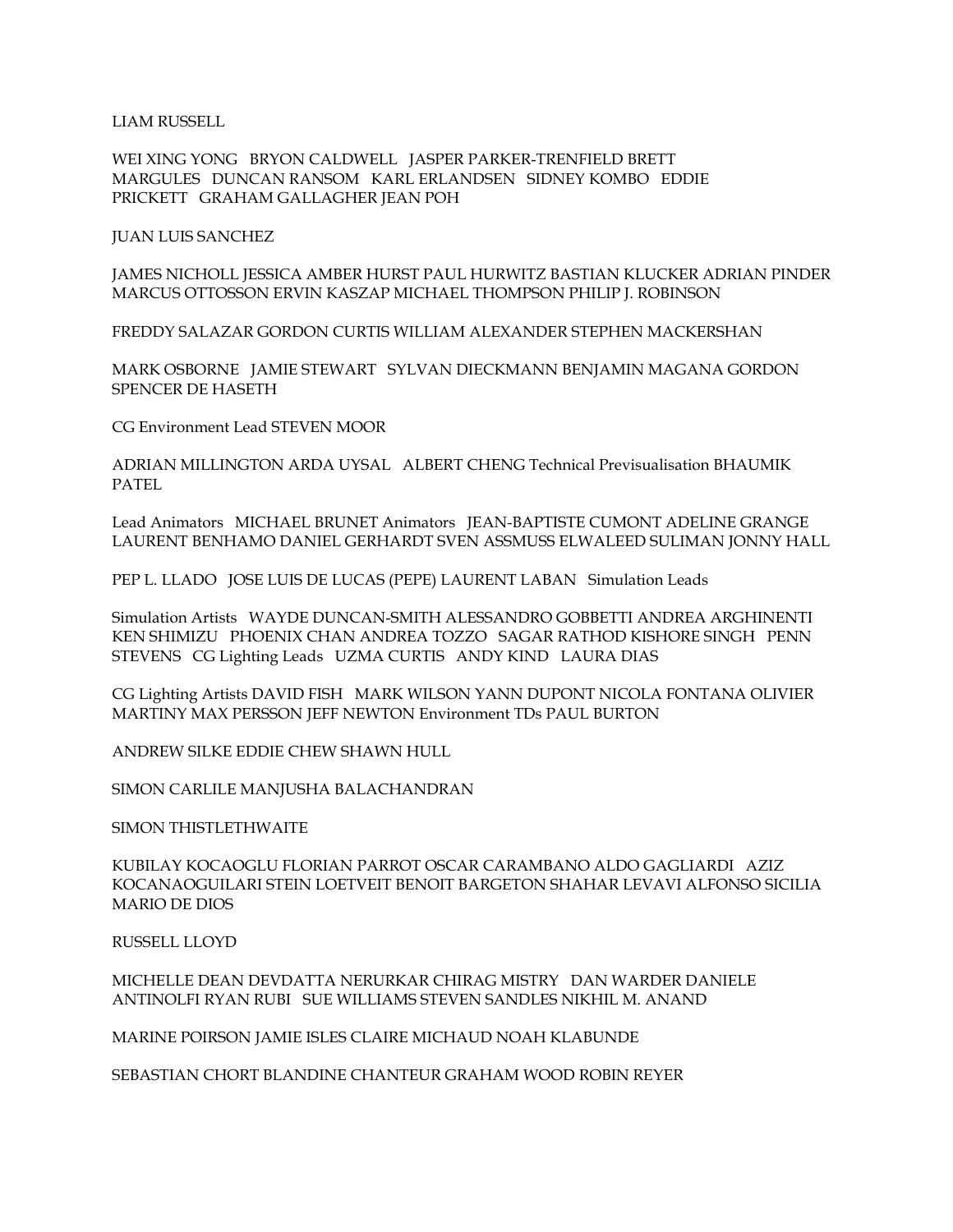JEREMY CELESTE

ROBERT O'NEILL

PATRICK LOWRY Stereo Camera Layout

HORACIO MENDOZA

YANN MOALIC EOGHAN CUNNEEN GREG LOUDEN JOHANNES RICHTER POYA SHOHANI ROB RICHARDSON Matte Painting Supervisor

FLORENCE DURANTE IRENE NAVARRO

MATTHEW EVANS JON HARTLEY Additional Compositing Supervision

ADRIAN METZELAAR MATTHEW TWYFORD MARK CASEY JOHN PECK

TOM BASKAYA

CLAUDIA LECHEN DAVID SIMPSON STEPHANIE SAILLARD ANTHONY RICHARD LEACH AMY DAVIS

TIGRAN BADALYAN GIACOMO MATTEUCCI LEO NEELANDS KATE BURGESS

ELLIE MEURE Plate Dimensionalisation Lead

SCOTT BOURNE

ALEX SWANN DANIEL BATT MILEN PISKULIYSKI JESS HUNT

ROBERT EVANS

JAMES HARMER CG Effects Leads GUILLAUME FRADIN CG Effects Artists SARA DIAZ

DUARTE VICTORINO VINCENT HOUZE SANDY SUTHERLAND ANTHONY CHAPPINA DAVID LOUIS

JASON HORLEY Matte Painters ANTOINE GONCALVES CARL EDLUND Assistant TDs

JACK STRAW GARY NOBLE KYLE McCULLOCH Lead Compositors THOMAS DYG BRUCE NELSON WOLF CHRISTIAN ZEH THEODOR GROENEBOOM JAMES FLEMING

SAM OSBORNE Compositors ROLAND FRIEDRICH ROB GARNER ADRIANO MULE GAVIN McKENZIE ALED RHYS JONES MARCO ENGELMANN SANTOS ELENA TOPOUZOGLOU MANUEL PEREZ

MIGUEL CARBALLAL

SAM SALEK Rotoscope Leads MICHAEL BAKER Rotoscope Artists RAVI KASUMARTHY PRATHAP SEKAR RICHARD COURTMAN CHING-YI CHEN DAVID NOLAN

FELIPE CANFORA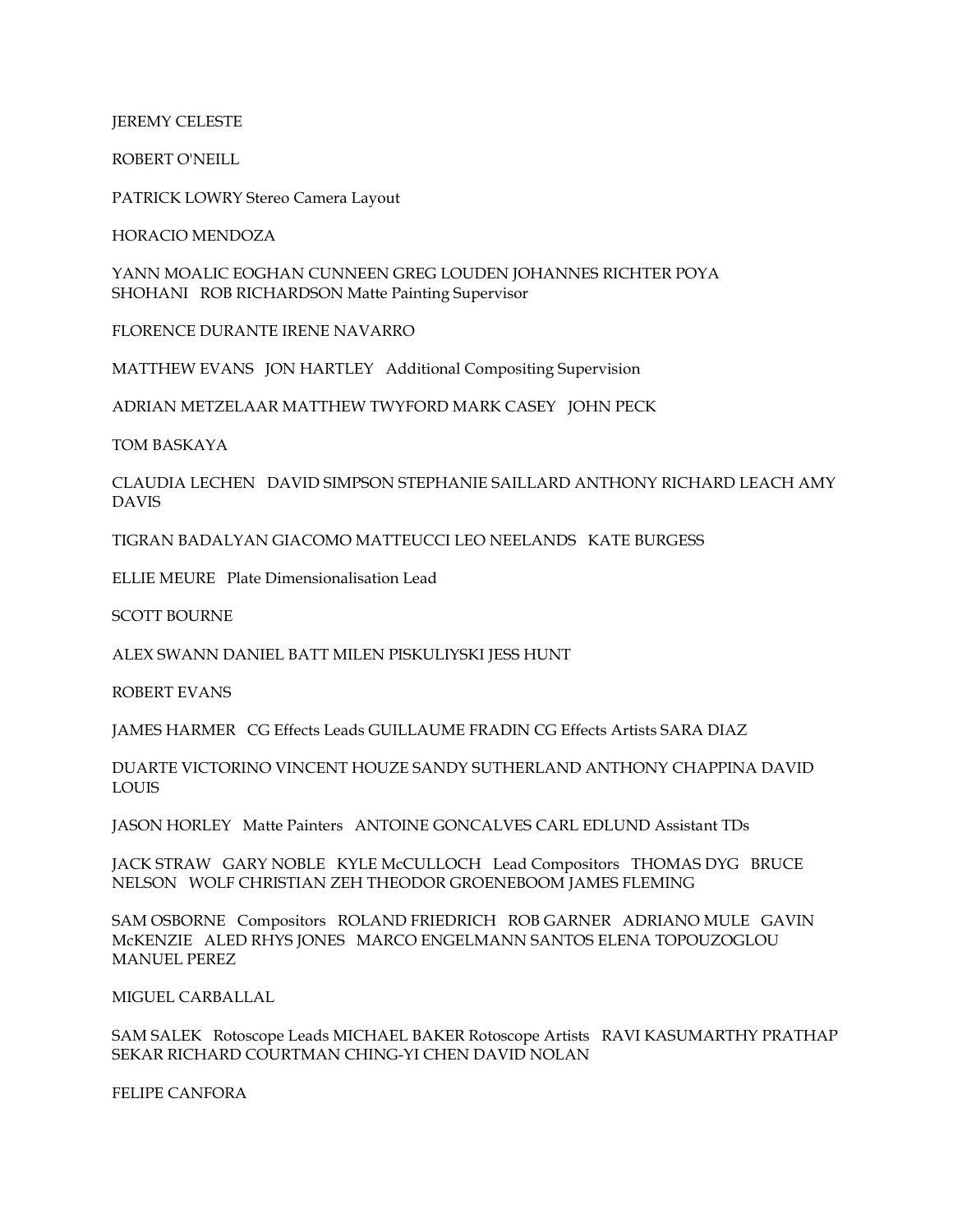NIGEL ANKERS

THANOS TOPOUZIS EMANUELE PARIS REINHOLD RITTINGER SELCUK ERGEN

BEN FROST STEPHEN HARDY

CHARLIE BENNETT SCOTT McINNES

JOSEPH WORTHINGTON RAJIV PERSEEDOSS

BJARNI BRAGASON ANTHONY SANTORO VLADISLAV AKHTYRSKIY KEVIN BELL

CHARLIE ARMSTRONG

ARIANNA LAGO JUAN SALAZAR HELEN BUNKER MARC RICE ADAM PARKER ALEXANDER ERIKSSON BEN AICKIN CHRISTIAN KAESTNER OTTO THORBJORNSEN AARON LEAR

JONATHAN TURNER

KAI GADD HENRIK LINNET MICHAEL TODD GUNNHILDUR THORKELSDOTTIR VALUR ZOPHONIAS

ABBY JACOBSEN DAN VICTOIRE LEE CHAN POPO JOE DE MEY ALTUG TUMER SCOTT DAWKINS

PAUL INGRAM MARK TUDOR-WILLIAMS MAX SMITH MANJOE CHAN BERNARD WICKSTEED CHRIS HALDANE

RICHARD GRAHAM Associate Visual Effects Producer

DANIELLE MORLEY

CLAIRE GALPIN LAUREN KNOWLTON-PARRY EOIN HEGAN AYSHA LEY

BEN MORRIS

PHIL ELDRIDGE TOM WOODALL Head Of R&D

PER KAREFELT MATTHIAS BAAS

Head of Shading ALEX ROTHWELL

ALEX JACKSON Pipeline Lead TD

PETER CAPELLUTO MAX WILLIAMS DAPHNA WEGNER NICHOLAS HAMPSHIRE

LARS ERIK ERIKSEN HOLLIE TAYLOR JAKUB JEZEK JOAQUIM SANTOS GARETH JONES SIAN REES Matchmove Artists ANTONIO COVELO OZ DOLPHIN VICTORIA HODSON NICK NEWBERRY LUKE GIBBARD

Visual Effects Producers FIONA WALKINSHAW RICHARD OLLOSSON Visual Effects Production Managers MARCUS GOODWIN WARWICK HEWETT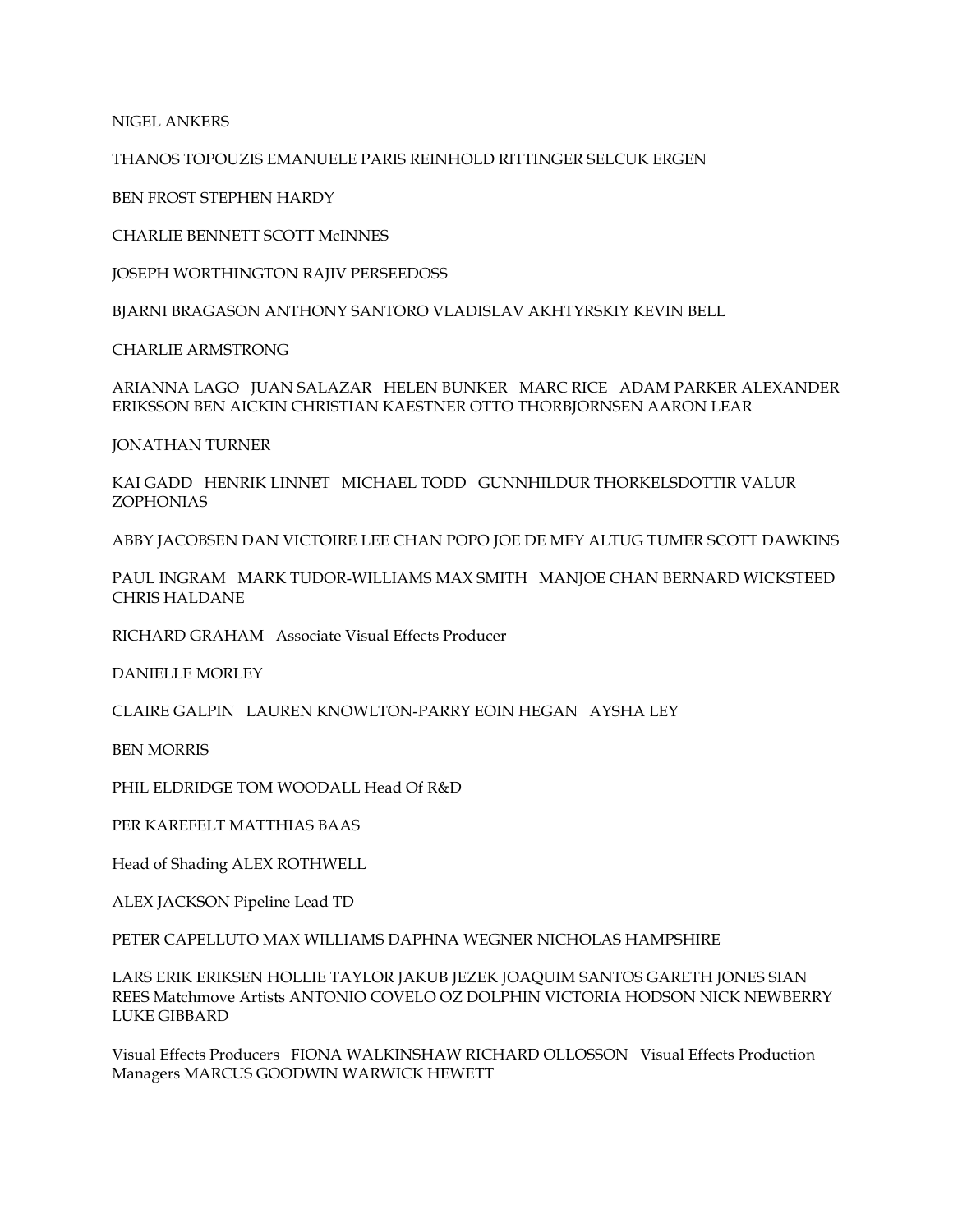Visual Effects Coordinators JAN MEADE BONNIE LIN SARAH LISTER

SOPHIE CARROLL Additional Visual Effects Supervision

Visual Effects Editors LARS VINTHER TABITHA DEAN MARTIN PRESTON Research & Development MICHAEL BLAIN FIONA LIU

DAVID RUSSELL DANIEL EVANS Shading JOAO JORGE ADRIAN BELL Production Tools ARISTOMENIS KATZAGIANNAKIS JAMES LIU

Pipeline TDs DIONI ZHONG ANTONIO MARRA MICHELE BOSI BOON PANICHPRECHA

MARK MILLENA OLIVER FERGUSSON-TAYLOR SASHA IZADPANAH KYE DORRICOTT GARETH TREDREA DONIA SONKOR

NATALIE YOUNG ALEXANDER CAMERON THOMAS GIRDWOOD SARAH GATEFIELD DIEGO PASTOR

HOLLIE TAYLOR LORNA PATERSON

LEXIE BUSBY

EMMA BACON FIONA CARRUTHERS MATINA SKOUTERI RICK POLEY

JONATHAN FAWKNER

RUSSELL PAWSON LUKASZ BUKOWIECKI

JOAO JORGE VINCENT BONNET

JAMI LEVESQUE

NICK ROSS

LARS VANDERBIJL DECLAN McGUIRE JOSE GOMEZ RICO DOBER

FRANCOIS BLEIBEL IAN THOMPSON JACOB TELLEEN Motion Capture Supervisor

ERIC FENG ERYN ROSTON

MATTHEW BARNETT PAUL ROBERTS Chief Technology Officer

KARSTEN HECKER CHRISTOPHE MESLIN BEREN LEWIS KRIS TUCKNOTT

CLYM DODDS

JOHN VAN LEEUWEN STEFANO TABACCO

BEN GUTHRIE Motion Capture TDs GARY MARSHALL TRISHA MANBECK Render Support ADAM WARD KUN PAN STEVE MACPHERSON Systems Engineers STEVE SEXTON DANIEL LAWRENCE DAVE ROBINSON JAMES ROSE Data Operations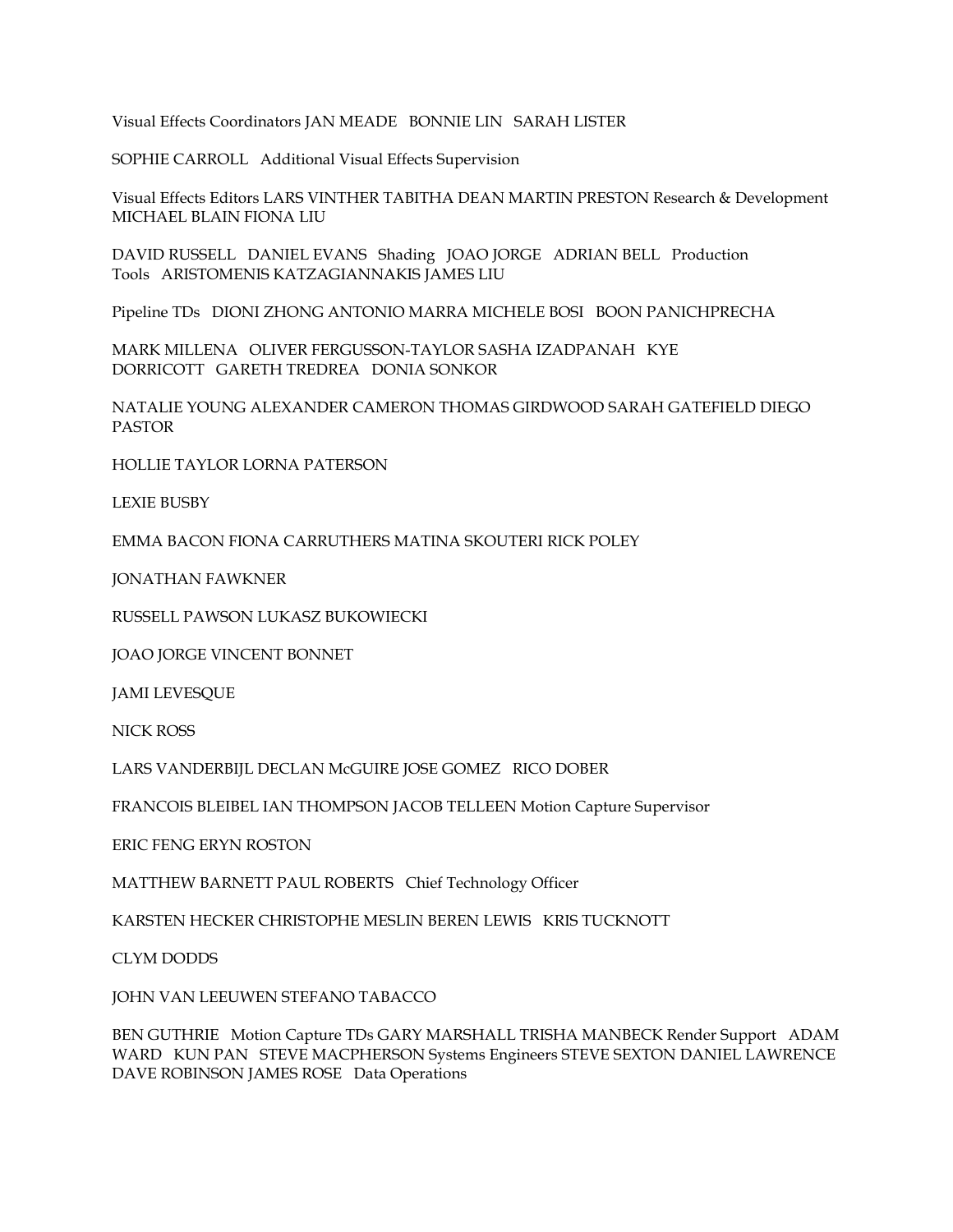#### TOLU AINA HENRY BUSH DANIELE FEDERICO

#### ARON MERRITT DAN KUNZ

## MARK BERRY JOHN RAY

### JIM VANNS ANDY HOWARD PAUL MARTIN MARK HILLS

#### **JAMES PARSONS**

| KRISTJAN FRIDRIKSSON Pro Tools                                        |  |
|-----------------------------------------------------------------------|--|
|                                                                       |  |
|                                                                       |  |
|                                                                       |  |
|                                                                       |  |
|                                                                       |  |
|                                                                       |  |
|                                                                       |  |
|                                                                       |  |
|                                                                       |  |
|                                                                       |  |
| STEPHEN MATHIE DARREN HOWTON BERNARD O'BRIEN GEORGE BIRD LED Lighting |  |
|                                                                       |  |
|                                                                       |  |
|                                                                       |  |
| PHIL MURRAY TONY ROWLAND Second Assistant Camera- Additional Unit     |  |
|                                                                       |  |
|                                                                       |  |
|                                                                       |  |
|                                                                       |  |
|                                                                       |  |
|                                                                       |  |
|                                                                       |  |
| <b>WESTMORE</b>                                                       |  |
|                                                                       |  |
|                                                                       |  |
|                                                                       |  |
|                                                                       |  |
|                                                                       |  |
| JOANNE WOODLARD Production Buyer                                      |  |
|                                                                       |  |
|                                                                       |  |
|                                                                       |  |
|                                                                       |  |
|                                                                       |  |
|                                                                       |  |
|                                                                       |  |
|                                                                       |  |
| DEONE ZANOTTO Support Staff to Mr. Cuarón                             |  |
|                                                                       |  |
|                                                                       |  |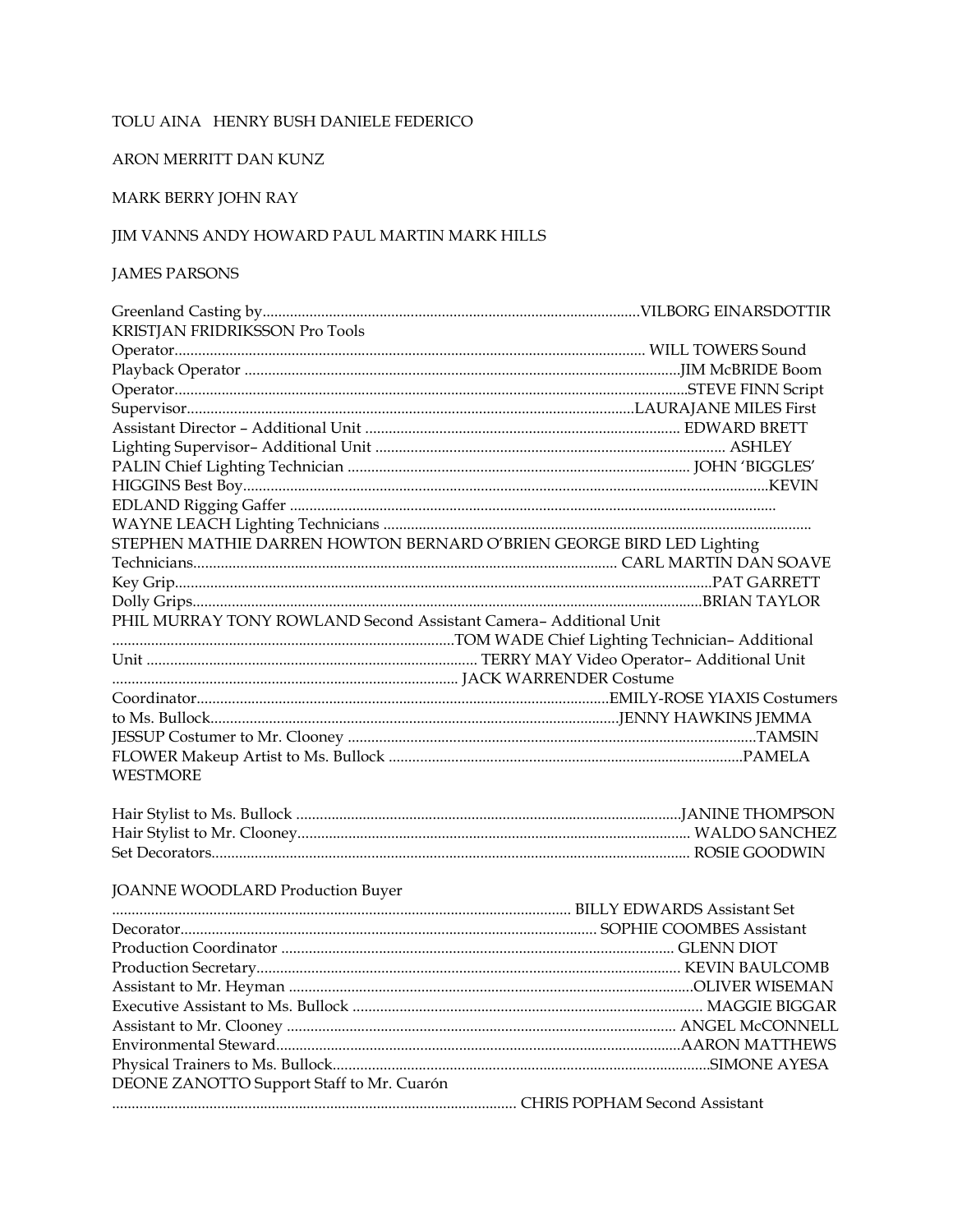| <b>SMITH AMY IRVINE Technical Robot</b>                                       |  |  |
|-------------------------------------------------------------------------------|--|--|
|                                                                               |  |  |
|                                                                               |  |  |
| MELISSA BYERS Unit Production Manager - Arizona Unit                          |  |  |
|                                                                               |  |  |
|                                                                               |  |  |
|                                                                               |  |  |
|                                                                               |  |  |
|                                                                               |  |  |
| HORTON BETTY AINSLIE STEPHEN McCONNELL VALERIE ROSEWELL GEMMA TODD FIONA      |  |  |
|                                                                               |  |  |
| MATTHEWS GRANT WIESINGER Standby                                              |  |  |
|                                                                               |  |  |
|                                                                               |  |  |
| <b>WEBSTER ALAN PEREZ Standby</b>                                             |  |  |
|                                                                               |  |  |
|                                                                               |  |  |
|                                                                               |  |  |
|                                                                               |  |  |
| <b>STEVE CULLANE</b>                                                          |  |  |
|                                                                               |  |  |
|                                                                               |  |  |
| ROBIN SCHOONRAAD VINCENT ABBOTT TERRY JONES CHRIS LOVEGROVE Motion Control    |  |  |
|                                                                               |  |  |
|                                                                               |  |  |
| STUART KERR KEVIN LUMLEY MATT WOOD KAROL STACHOWICZ Special Effects Modellers |  |  |
|                                                                               |  |  |
| FIONA CAZALY Property                                                         |  |  |
|                                                                               |  |  |
|                                                                               |  |  |
|                                                                               |  |  |
|                                                                               |  |  |
|                                                                               |  |  |
|                                                                               |  |  |
|                                                                               |  |  |
|                                                                               |  |  |
| DAY MURCH STEPHEN KILL Senior Prop Modellers                                  |  |  |
| ADRIAN GETLEY FRANCES SWEENEY                                                 |  |  |
|                                                                               |  |  |
| Prop Modellers JONATHAN JACKSON                                               |  |  |
|                                                                               |  |  |
| TIFFANY KEARSLEY CATRIONA MacCANN DAVID MERRYWEATHER WILLIAM PEARSON          |  |  |
|                                                                               |  |  |
| ROB THOMPSON TAMZINE HANKS RUTH GEORGE ANDREW JOSLIN Construction             |  |  |
|                                                                               |  |  |

Coach ............................................................................................................... FRANCESCA JAYNES Movement

Artists............................................................................................................................MIKEY BRETT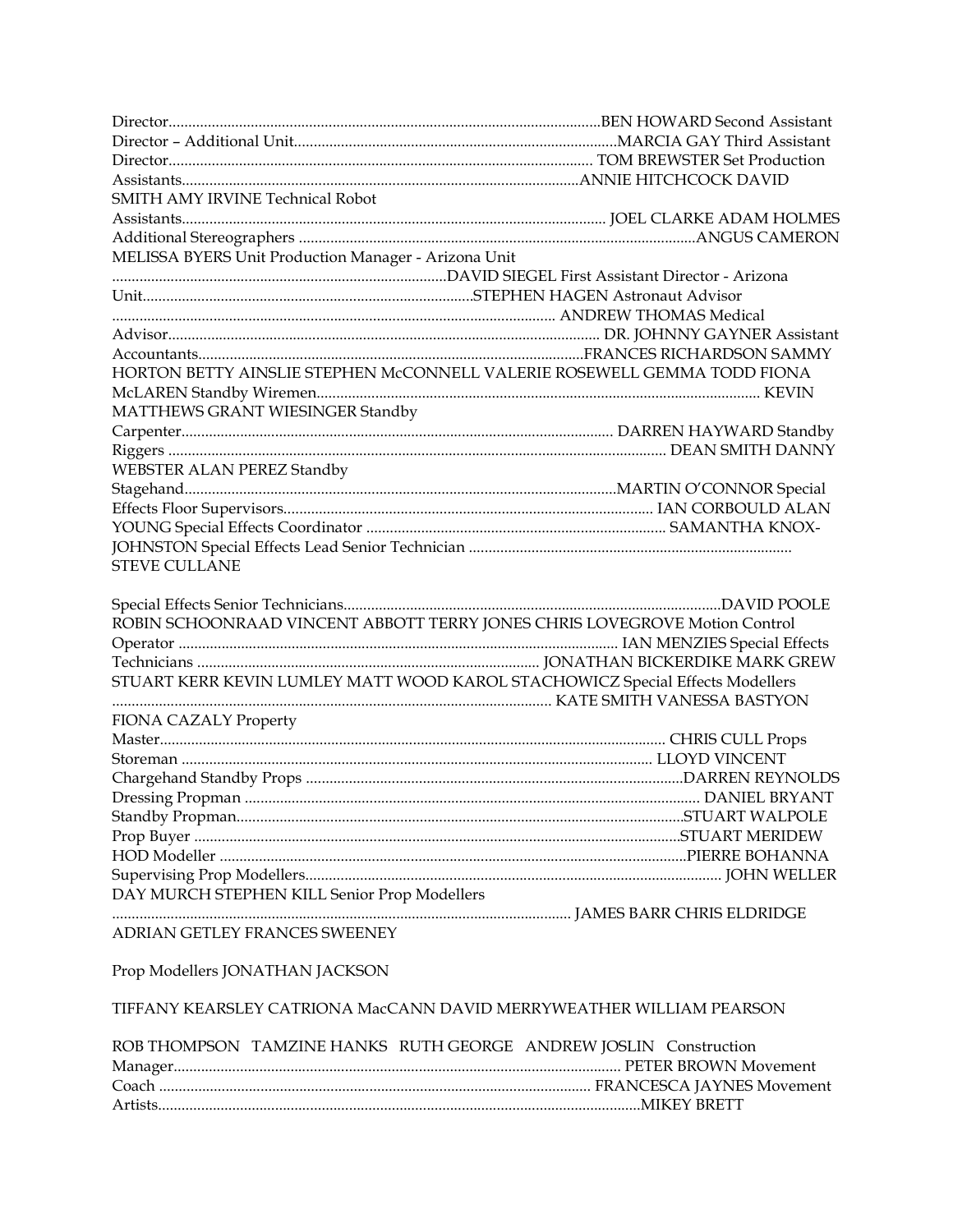#### ROBIN GUIVER AVYE LEVENTIS AL NEDJARI BEN THOMPSON TOM WOODS

DAVID ALLUM NEIL ELLIS CHANCHI WAN GARY FAULKNER CHRIS HAYES MAYA MESCHEDE

STEPHEN WOTHERSPOON SARAH CLAMP WILLIAM SUMPTER HARRIET JOHNSON

Unit Medic ........................................................................................................................... SHANNON ELPHICK Health & Safety Advisor.......................................................................................................... MARK KINGSTON

JEZ PLUMRIDGE DAN CURTIS MARRIANE BENDTSEN JESSICA HARRIS FREETH

| <b>GIOVANNI ZEQIREYA</b>                                                       |  |
|--------------------------------------------------------------------------------|--|
|                                                                                |  |
|                                                                                |  |
| CRAIG JAMIESON ALISON WINTER CENAY SAID RUTH ANTOINE Unit Production Manager - |  |
|                                                                                |  |
|                                                                                |  |
|                                                                                |  |
|                                                                                |  |
|                                                                                |  |
| DESIMONE RIC SCHNUPP ANDY STALLABRASS Mix Technician                           |  |
|                                                                                |  |
|                                                                                |  |
| GEORGE CAMPBELL SARA KRIEGER BRUCE WINANT                                      |  |
|                                                                                |  |
|                                                                                |  |
| HALEY GLENNIE-SMITH KATHERINE ELLIS                                            |  |
|                                                                                |  |
|                                                                                |  |
| SAM OKELL ANDREW DUDMAN TOBY HULBERT LEWIS JONES MATT JONES MARTIN HOLLIS      |  |
|                                                                                |  |
| STUDIOS, LONDON BRITISH GROVE STUDIOS, LONDON                                  |  |

TONY CLARK ADAM PASCHKE SAM HANCOCK BEN PASCHKE MATTHEW SHAW ALEX **MEDDICK** 

IAN COPE PAUL KIRWAN SAM HODGE DANIEL THOMPSON NICK PILL ADAM POTTER

DENNIS JONES PREMAMURTI PAETSCH SARAH McLAUCHLAN DAN WILLS DAMIEN THALLER TIMOTHY BOWMAN

Visual Effects by RISING SUN PICTURES

Mova Motion Capture Services by MOVA LLC

Senior Stereographer Head Of Production Stereo Management RAJAT ROY

TOM CASTELLINI

3-D Digital Services by PRIME FOCUS FILM RICHARD BAKER